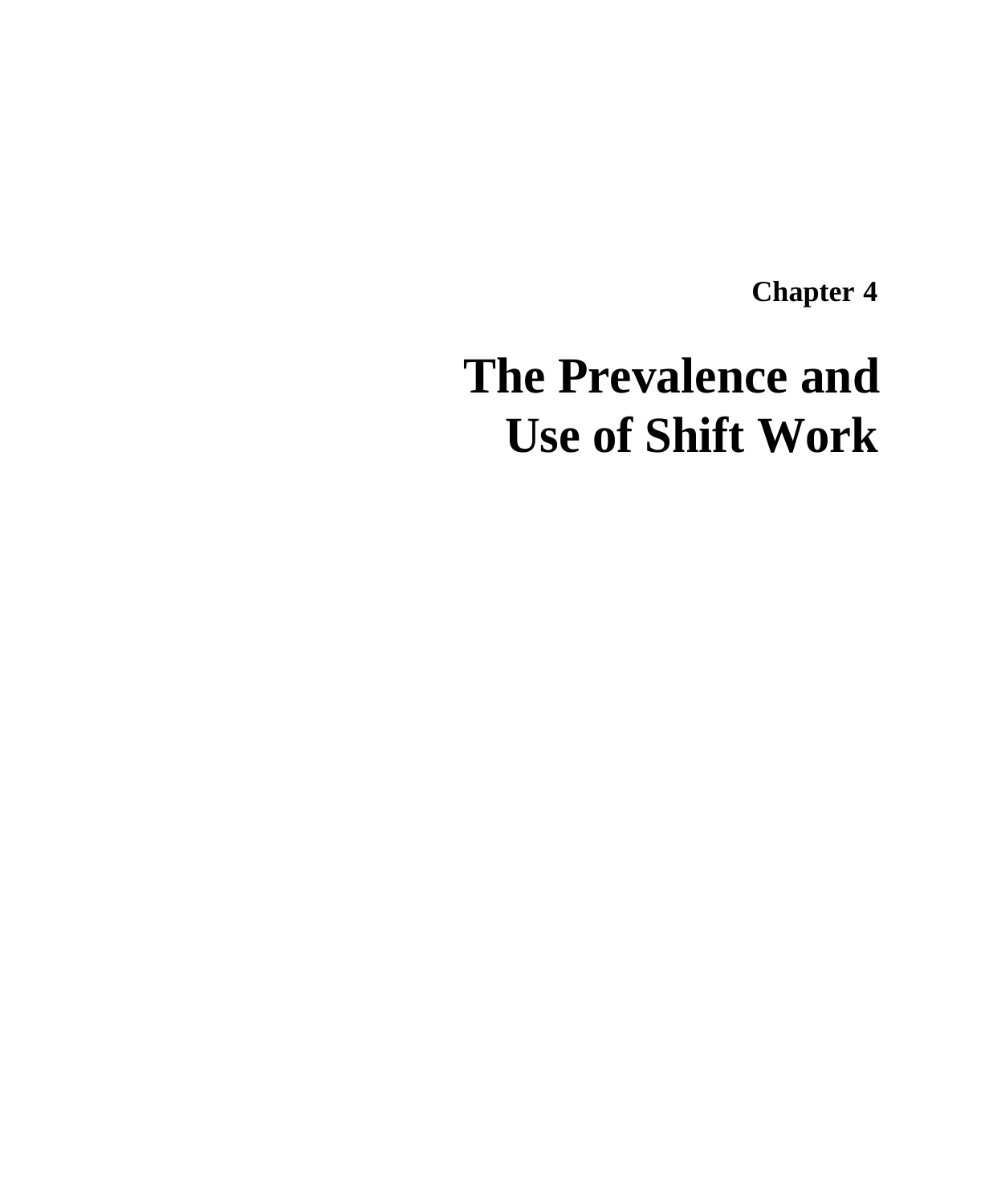# **Contents**

# *Boxes*

| <b>Box</b> | Page |
|------------|------|
|            |      |
|            |      |

# *Figures*

| Figure                                                                             | Page |
|------------------------------------------------------------------------------------|------|
| 4-1. Percentage of Shift Workers Among Full-Time Employees in the United States 72 |      |
|                                                                                    |      |
|                                                                                    |      |
|                                                                                    |      |

# *Tables*

| Table | Page |
|-------|------|
|       |      |
|       |      |
|       |      |
|       |      |
|       |      |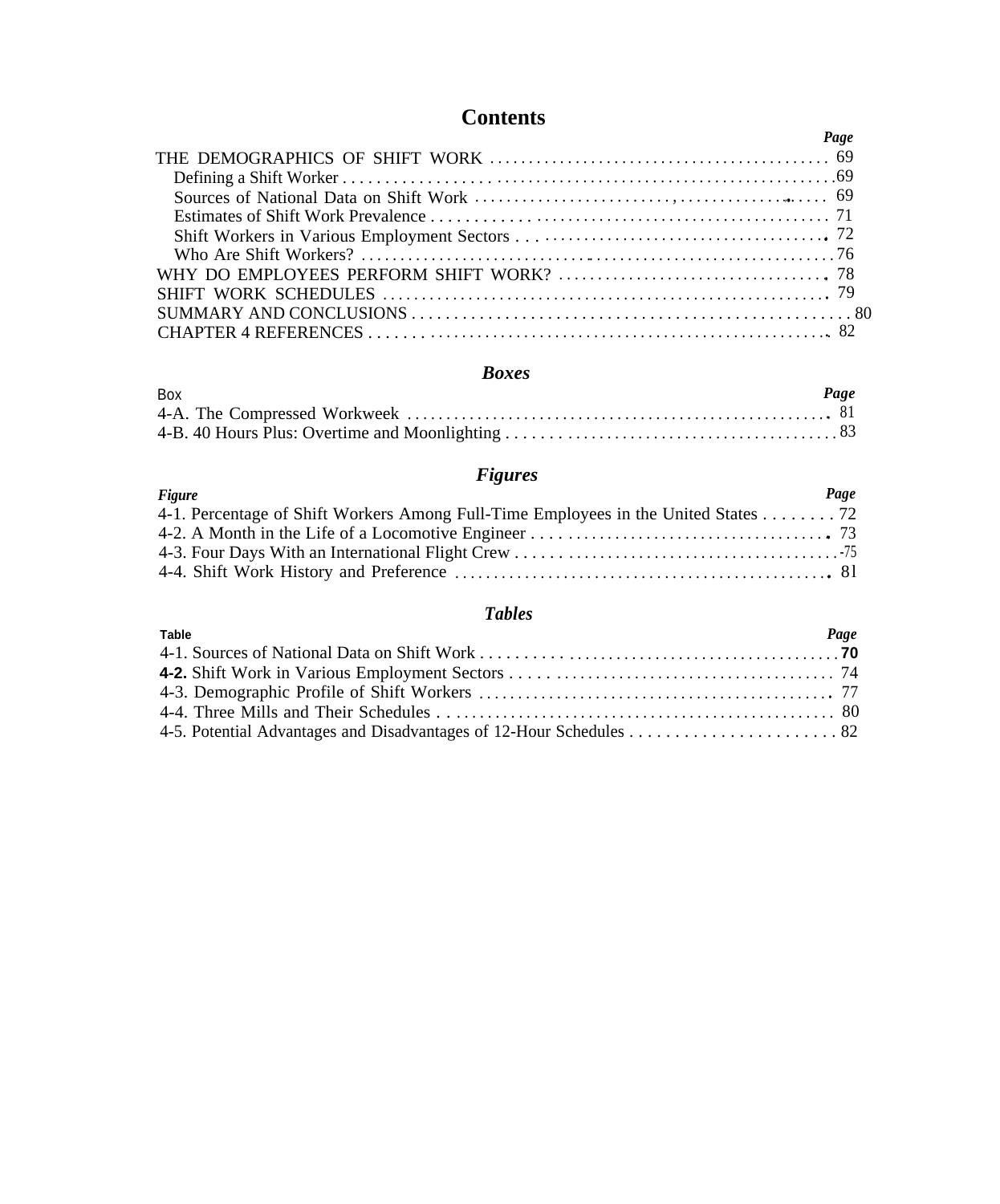Some **20** million Americans—approximately one in five employed persons-can be broadly defined as shift workers, that is, they do not work a standard daytime schedule (15). Instead, they work evenings, nights, a split or extended shift, or rotating shifts. These shift schedules, some of which conflict with biological rhythms and social time order, are used in many occupations and industries, ranging from the health care professions to the manufacturing and transportation industries to clerical positions. Various factors, including demand for services, the amount of time required to perform a procedure or task, technological advances, and expense, have led to the spread of shift work. Clearly, shift work is required in any modern, industrially developed country.

This chapter discusses and evaluates the prevalence of shift work in the United States. It describes national sources of data on shift work, the prevalence of shift work and its use in different employment sectors, and the demographic characteristics of shift workers. A final section outlines available data on specific work schedules. Although economic and technological factors significantly influence the use of shift work and specific schedules, they are beyond the scope of this chapter.

# **THE DEMOGRAPHICS OF SHIFT WORK**

A basic demographic issue in any consideration of shift work is its overall prevalence. Since estimates of shift work vary with the definition used, it is important to consider how shift work is measured in national surveys. Who is a shift worker? In general, a shift worker is defined as someone who does not regularly work a standard daytime schedule. But what is standard? Not only is this an arbitrary determination, so is the definition of an evening, night, or split shift and of what constitutes shift rotation. There is considerable variation in the work hours of nonstandard schedules, depending on the nature and place of employment.

# *Defining a Shift Worker*

National demographic surveys generally ask about shift work in one of two ways:

- by having respondents classify their shift, with minimal, if any, instruction provided; and
- by asking respondents about the specific hours they work (each day or most days of the week) and then determiningg their shift status according to precise guidelines.

Each approach has limitations.

Self-classification provides responses that are difficult to interpret. For example, some respondents may call themselves ''day workers' when they work between 1 p.m. and 9 p.m.; others with the same hours of employment may regard themselves as "evening workers. ' The advantage of selfclassification is that it requires only one question on the questionnaire, minimizing respondent time and cost.

In contrast, a series of questions is required to obtain people's actual work hours. This series might include some or all of the following: the time work begins, the time work ends, and whether the shift rotates. These questions may be asked with regard to most days during a reference week prior to the survey or for all days of the week. Although more time-consuming and costly, this procedure allows for precise definition of shifts. These definitions, although explicit, vary by researcher, depending in part on whether the investigator is considering starting time only or both starting and ending time, and whether shift rotation is taken into account. For example, a person who works during the day within the reference period of the survey may actually work a rotating shift, but this will not be clear unless a question about shift rotation is asked.

## *Sources of National Data on Shift Work*

The most comprehensive data on the prevalence of shift work in the United States are based on supplements to the Current Population Survey (CPS) (table 4-l). The CPS is a household sample survey conducted monthly by the Bureau of the Census (within the U.S. Department of Commerce) for the Bureau of Labor Statistics (BLS)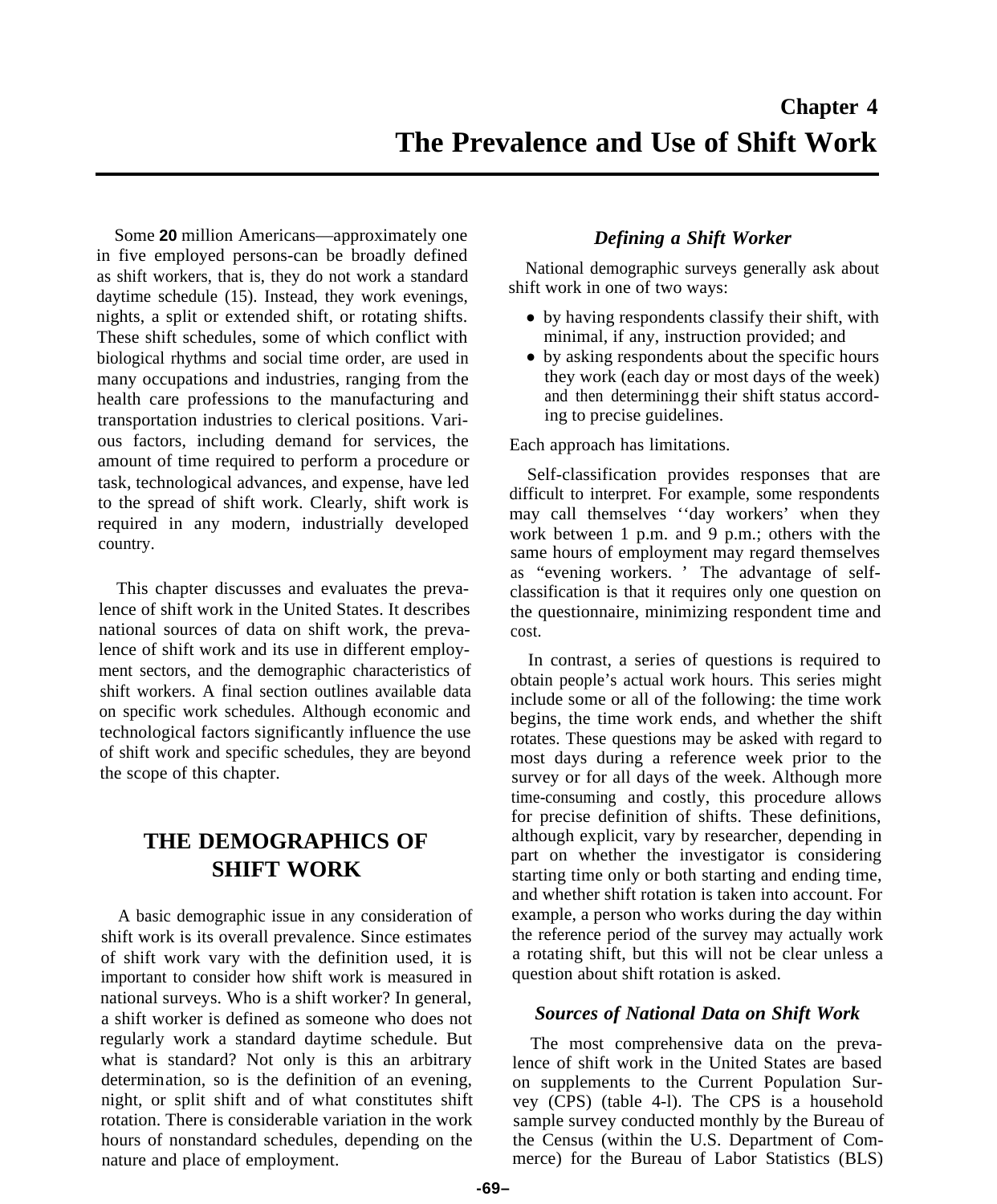| <b>Survey</b>                          | Conducted by                                                        |                            | <b>Size</b>                                  |
|----------------------------------------|---------------------------------------------------------------------|----------------------------|----------------------------------------------|
| <b>Current Population Survey (CPS)</b> |                                                                     |                            |                                              |
| May supplement                         | <b>Bureau of Labor Statistics</b>                                   | 1972 to 1980:<br>1985,1991 | 55,000 to 60,000 households                  |
| June supplement                        | Bureau of Labor Statistics <sup>®</sup>                             | 1982                       | 55,000 to 60,000 households                  |
| Quality of Employment Survey           | Institute for Social Research.<br>University of Michigan            | 1977                       | 1,515 persons                                |
| <b>National Survey of Families</b>     |                                                                     |                            |                                              |
| and Households                         | Center for Demography and<br>Ecology, University of Wisconsin       | 1987 to 1988               | 13,017 persons and spouses<br>or cohabitants |
| <b>National Longitudinal Survey,</b>   |                                                                     |                            |                                              |
| Youth Cohort                           | <b>Center for Human Resource</b><br>Research, Ohio State University | 1979 to present            | 12,686 persons and spouses                   |

#### **Table 4-l—Sources of National Data on Shift Work**

**a sponsored by the National Institute of Child Health and Human Development.**

**SOURCE: Office of Technology Assessment, 1991.**

(within the U.S. Department of Labor). A portion of the labor force in the United States is regularly asked a freed list of questions regarding employment. The number of households surveyed each month generally ranges from about 55,000 to 60,000. Data are collected for all members of the household age 16 and over, and beginning in 1980 some basic demographic questions on children in the household were also asked. In May of each year between 1973 and 1980, a supplement was added to the CPS with questions on the specific hours of employment (beginning and ending time) for the principal job held the previous week and questions on whether more than one job was held (but none on the hours employed in nonprincipal jobs). In May 1980, data were collected for the first time on whether or not the principal job was a rotating shift. All questions on specific work hours were asked only of wage and salary earners (self-employed persons were excluded).

Between 1980 and 1985 there were no supplements to the May CPS on work schedules. However, in May 1985 there was a supplement which went beyond the earlier ones to include questions on which days and hours people worked and, for persons with more than one job, the hours work began and ended on the second job. Whereas the work hours continued to be asked with regard to the reference week, shift rotation was defined differently in 1985, affecting the precision with which one can compare the 1985 results with those from earlier years. In May 1985, employed persons were also asked to categorize their usual work shift; interviewers were given rough guidelines to help if there was  $difficulty$ .<sup>1</sup> Unlike the previous May CPS supplements, in 1985 the shift work questions were asked of all employed persons. A supplement with shift work questions was added to the May 1991 CPS, which will provide the most recent estimates of national shift work prevalence since 1985.<sup>2</sup>

In addition to the May CPS supplements, the June 1982 CPS supplement contained some data on shift work. This supplement (sponsored by the National Institute of Child Health and Human Development) focused on fertility and child care and included questions on the time work began and ended (but not shift rotation) for employed women with children under the age of 5. The supplement provided the first opportunity to consider at a national level shift work in relation to child care use, although it is limited to women with pre-school age children.

Until recently, the only other national data on shift work were from the 1977 Quality of Employment Survey (QES). This survey was a national probability sample<sup>3</sup> of 1,515 persons age 16 and over who were working for pay for 20 or more hours per week. Although the survey was conducted in earlier years, only in 1977 were questions asked on the specific

<sup>&</sup>lt;sup>1</sup>The CPS obtains information on all household members from one adult member. Accordingly, the work schedules of all employed persons are reported **by one person and thus are more subject to error than if truly self-reported.**

<sup>&</sup>lt;sup>2</sup>Appropriations for the BLS have been reduced by nearly \$14.5 million over the last 3 years, undoubtedly limiting data collection (9).

<sup>&</sup>lt;sup>3</sup>A national probability sample is selected on the basis of statistical procedures that, with appropriate weighting, yield a sample that represents the **total U.S. population and can be generalized accordingly.**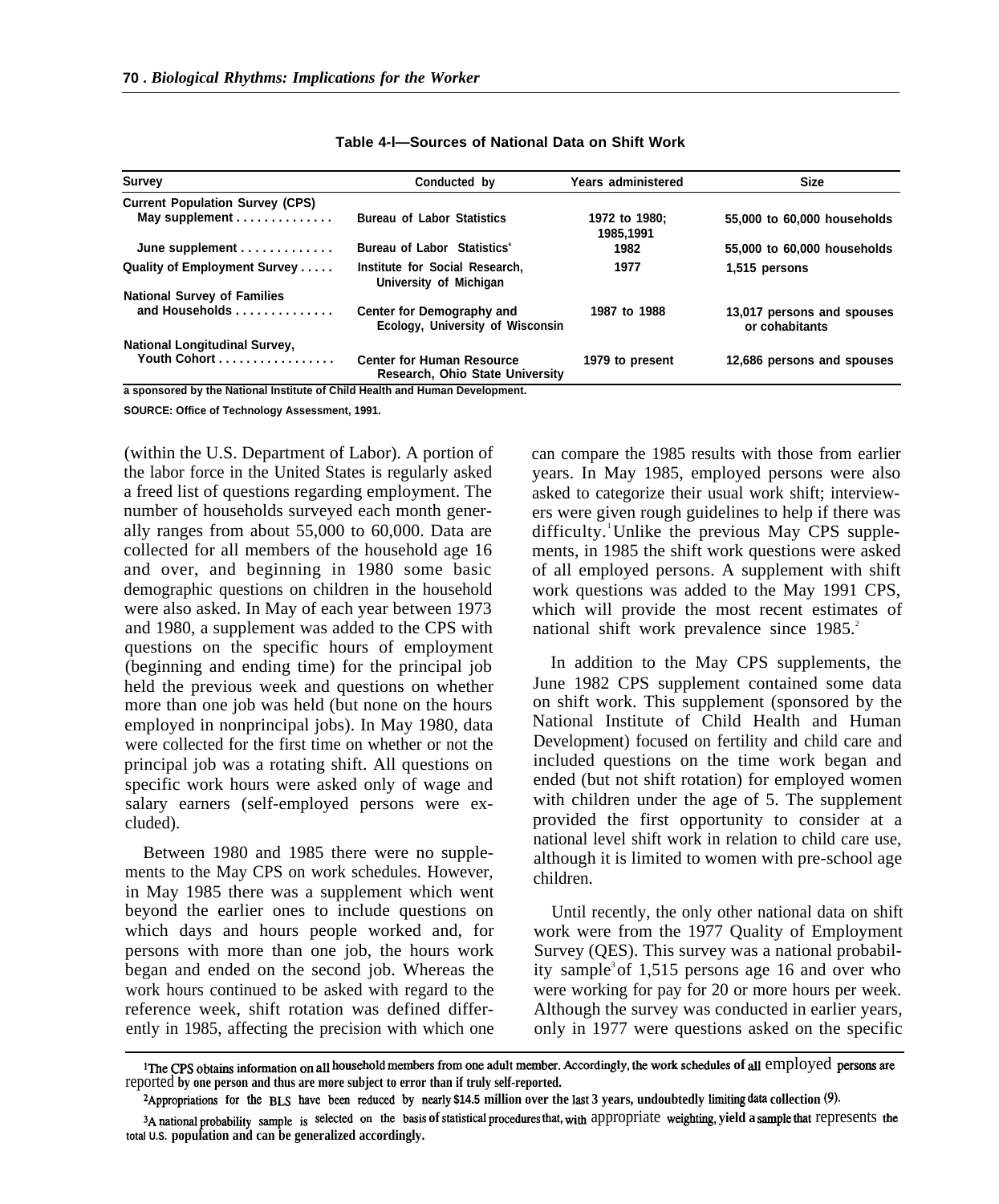working hours of respondents and their employed spouses, if married. Moreover, because of the sample design and the definition of shift work, the data are problematic in assessing the prevalence of shift work in the United States in 1977.<sup>4</sup>

A recent and comprehensive source of data on shift work at the national level is the 1987-88 National Survey of Families and Households, conducted by the Center for Demography and Ecology at the University of Wisconsin. This survey is a national probability sample of 13,017 respondents and, for those married or cohabiting, their spouses and partners. It asks the most detailed questions about work schedules of any national survey to date, including the hours work began and ended for each day of the week and shift rotation. It also includes detailed data on family attitudes and behavior. Although no analyses of the effects of shift work have been completed using these data, preliminary results on prevalence are consistent with the 1985 May CPS findings (17).

Although specific to a particular age group, another key source of data for the study of shift work in the United States is the National Longitudinal Survey, Youth Cohort, conducted for the BLS by the Center for Human Resource Research at Ohio State University. This survey is a national probability sample of 12,686 persons age 14 to 21 as of January 1, 1979, the year of the first interview, with annual interviews thereafter. A self-defined shift status was asked of employed persons almost every year of the study. Beginning in 1983, employed persons with children were also asked the specific hours their work began and ended, as well as the work hours of employed spouses, if married. Questions about shift rotation were asked in some years but not others. In 1988 through 1990, specific hours worked and shift rotation questions were asked of all employed persons, not just those with children, and all employed spouses, if married. These data, however, have not yet been analyzed.

The above sources are all based on household surveys, and information is collected from one or more household members. The BLS has collected data on shift work and scheduled weekly hours from employers, in the Area and Industry Wage Surveys,

for various years since the end of World War II. Although the findings of these surveys are reported only for specific industries and selected metropolitan areas, they are important because they provide data on pay differentials by shift status.

## *Estimates of Shift Work Prevalence*

*The* most widely used estimates of the prevalence of shift work in the United States are from the May CPS supplements, starting with 1973. Between 1973 and 1980, BLS published tabulations of full-time nonfarm workers (employed 35 or more hours per week), and the determination of the work schedule was based on beginning and ending times of shifts. A day shift was defined as half or more hours of employment between 8 a.m. and 4 p.m., an evening shift as most hours between 4 p.m. and midnight, a night shift as most hours between midnight and 8 a.m., and a miscellaneous shift as fewer than 6 or more than 12 hours a day (including split shifts).

Based on these criteria, the prevalence of shift work changed little between 1973 and 1980, at least for full-time nonagricultural workers (data on parttime workers are not available): about one out of six full-time workers was employed in shift work (24). This proportion, however, is an underestimate, since persons on rotating shifts were not identified prior to 1980. Accordingly, everyone on a rotating shift who worked a day schedule in the reference week of the survey was classified as a day rather than a nonday worker. Adjusting for this misclassification in the 1980 data, it has been estimated(11) that one out of five full-time nonagricultural wage and salary workers in the United States was a shift worker. Again, these figures relate to the principal job only (6.2 percent of the employed population in 1989 held multiple jobs) (19).

The 1985 CPS data on work shifts are not strictly comparable to those for 1973 to 1980 because of definitional differences, as noted above. Crude comparisons suggest little change in the overall prevalence of shift work between 1980 and 1985. From tabulations of the May 1985 CPS, it can be estimated that one in five nonagricultural workers (both wage and salary workers and the selfemployed, part-time and full-time combined) was

**<sup>@</sup>oth** part-time and **full-time workers were grouped together, with no minimum hours required for the employment of spouses of respondents but** a 20-hour minimum for respondents themselves. Shift workers were defined as persons who did not begin work betwe $\epsilon$ 3:30 a.m. and 11:59 a.m. and **thus include spouses who work a few hours in the afternoon.**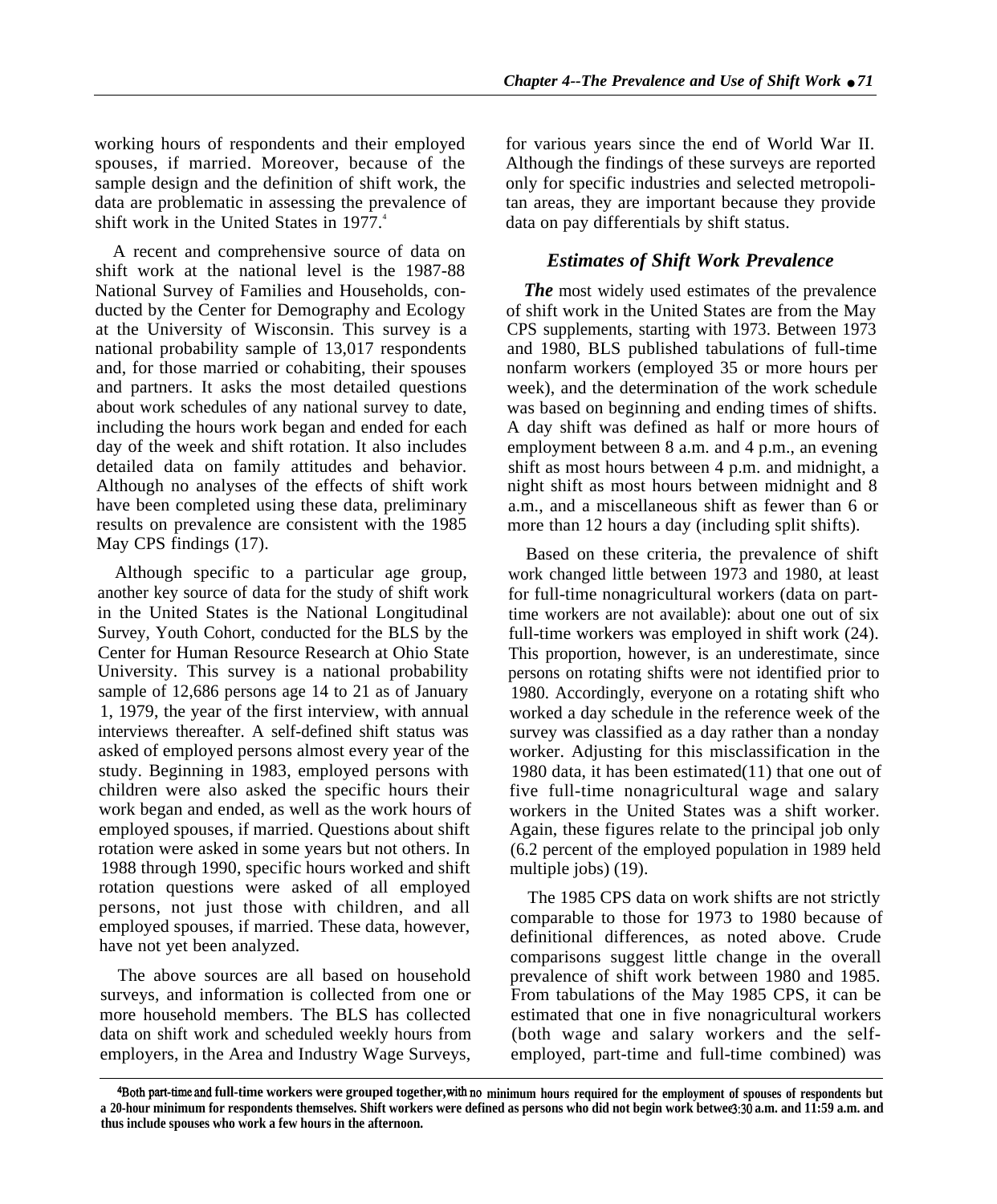**Figure 4-l—Percentage of Shift Workers Among Full-Time Employees in the United States**



**SOURCE: E.F. Mellor, "Shift Work and Flexitime: How Prevalent Are They?" Month/y Labor /?eview109: 14-21, 1986.**

employed in shift work (figure 4-1).<sup>5</sup>This **estimate is** based on specific work hours (as in earlier years), but it closely approximates figures based on the respondent's categorization of his or her shift status and is limited to wage and salary workers only, part-time and full-time combined  $(8)$ . According **to the** BLS figures, persons working part-time (fewer than 35 hours per week) were much more likely **to** be working **a shift** (47.5 percent) than those working hill-time (15.9 percent) (8).

In the 1985 CPS supplement, 2.7 percent of full-time workers and 5.0 percent of part-time workers were classified as night workers. Therefore, approximately 2.0 million individuals work at night. Another 4.3 percent of full-time workers, approximately 3.1 million people in the population, reported working rotating shifts. While some, if not most, of these individuals occasionally work at night, the survey does not differentiate rotation schedules **that** include night work from those that do not.

## *Shift Workers in Various Employment Sectors*

Many occupations and industries involve shift work. The factors **that** lead to shift work, however, vary considerably. Specific reasons for adopting shift work schedules include:

- an extended period of time required **to** complete **a** particular job or process,
- $\bullet$ a constant need or extended demand for services,
- economic factors (e.g., the expense of capital investment, the need for maximum competitiveness), and
- technological advances.

In the following section, the prevalence of shift work in various employment sectors is discussed (table 4-2).

In manufacturing, the use of shift work and night operations may reflect several considerations. A high ratio of capital investment to labor **costs is an** important incentive for maximizing the use of plants and equipment and therefore operating at night (5). Continuous-process industries, like basic steel, may operate around the clock to avoid high startup and shutdown **costs.** Some industries are characterized by processes that require extended periods of time (more than 12 hours) for completion. This is the case for many chemical manufacturing processes. Other factors, such as increased demand for a product and favorable utility rates at night, also favor the establishment of 24-hour operations.

The importance of capital investment for the prevalence of shift work and night operations is borne out by data collected by the BLS from industries in large metropolitan areas (5). For the period 1979 to 1984, capital-intensive industries and continuous-process operations had as many as 50 percent of employees working evening or night shifts.<sup>7</sup>In contrast, less than 3 percent of workers in labor-intensive industries are scheduled for an evening or night shift.

Shift work is prevalent in transportation occupations and industries, including trucking, airlines, railroads, and shipping (table  $4-2$ ).<sup>8</sup>Among those employed by public utilities and transportation industries, 20.6 percent are shift workers. Of fulltime motor vehicle operators, 25.5 percent are shift workers, approximately half of them working night or rotating shifts (8). While many transportation sectors are governed by hours of service regulations, these regulations do not preclude night work, shifts

<sup>%</sup>ble **4-2 lists a lower estimate than one in five, based on self-deftition rather than actual hours, and is limited to full-time workers only.** <sup>6</sup>All published tabulations on shift work by the BLS for 1985 are based on self-categorization and are limited to wage and salary workers. <sup>7</sup>These surveys have been repeated since 1984.

**<sup>8</sup>shift .s~hed~es and how of ~mice re@atiom for tie ~~ortation industry ~ discussed in detail in ch. 6.**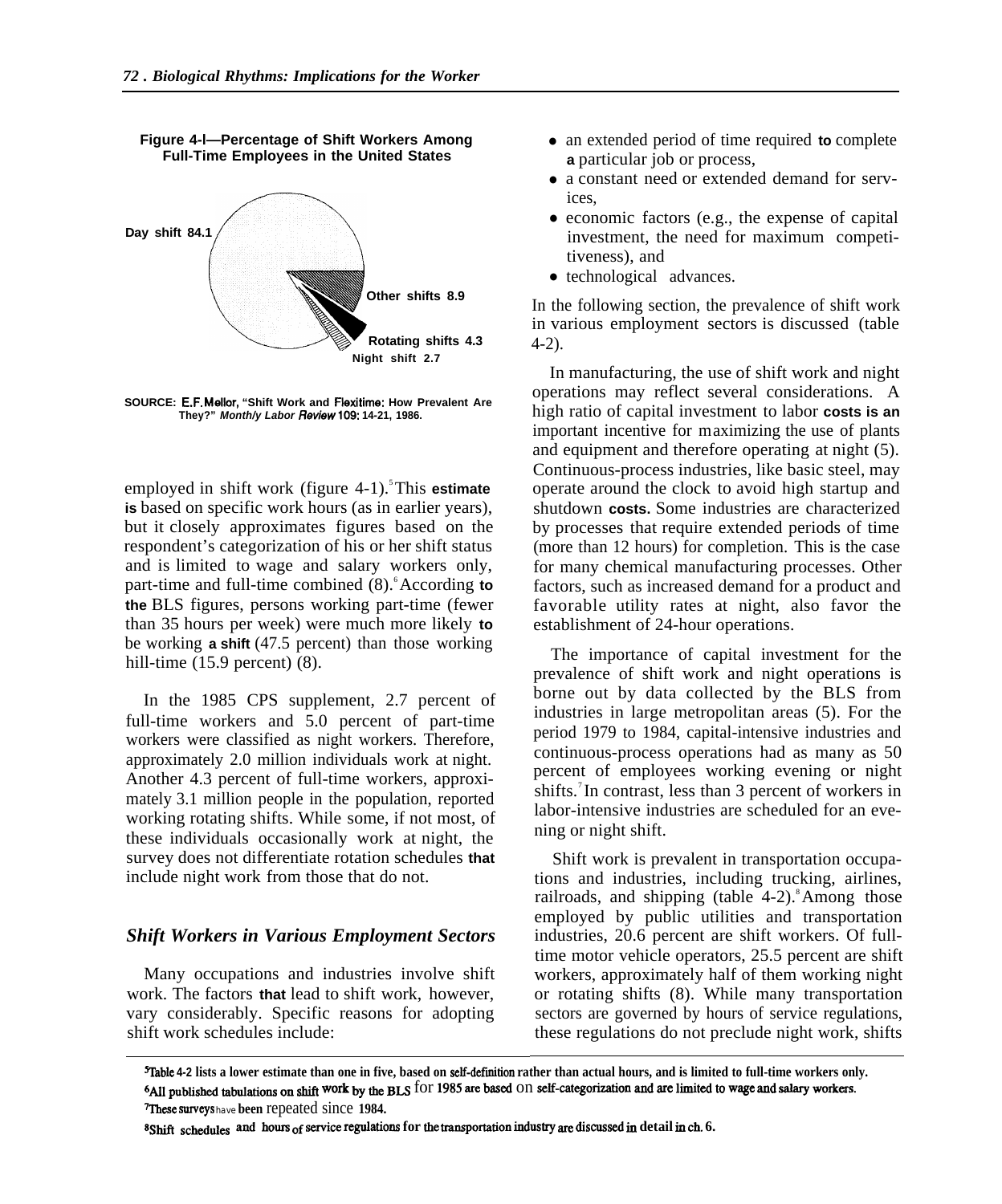

**Figure 4-2—A Month in the Life of a Locomotive Engineer**



**SOURCE: C.E. Anderson, Brotherhood of Locomotive Engineers, 1991.**

exceeding 8 hours, or erratic scheduling (figures 4-2 For example, continuous service is required from

by various service industries, which area significant retail and entertail and entertail and crowing aceter of the  $IIS$  according contains in shift work. and growing sector of the U.S. economy. Certain services may be in demand during nonstandard hours because of the nature of the service itself or the The 1985 CPS data illustrate the disproportion-

and 4-3). police and firefighters, hospital staff, nightguards, Around-the-clock operations are also demanded and military personnel. Persons employed in the retail and entertainment industries are also involved

needs of customers employed during standard hours. ately high percentage of shift workers in service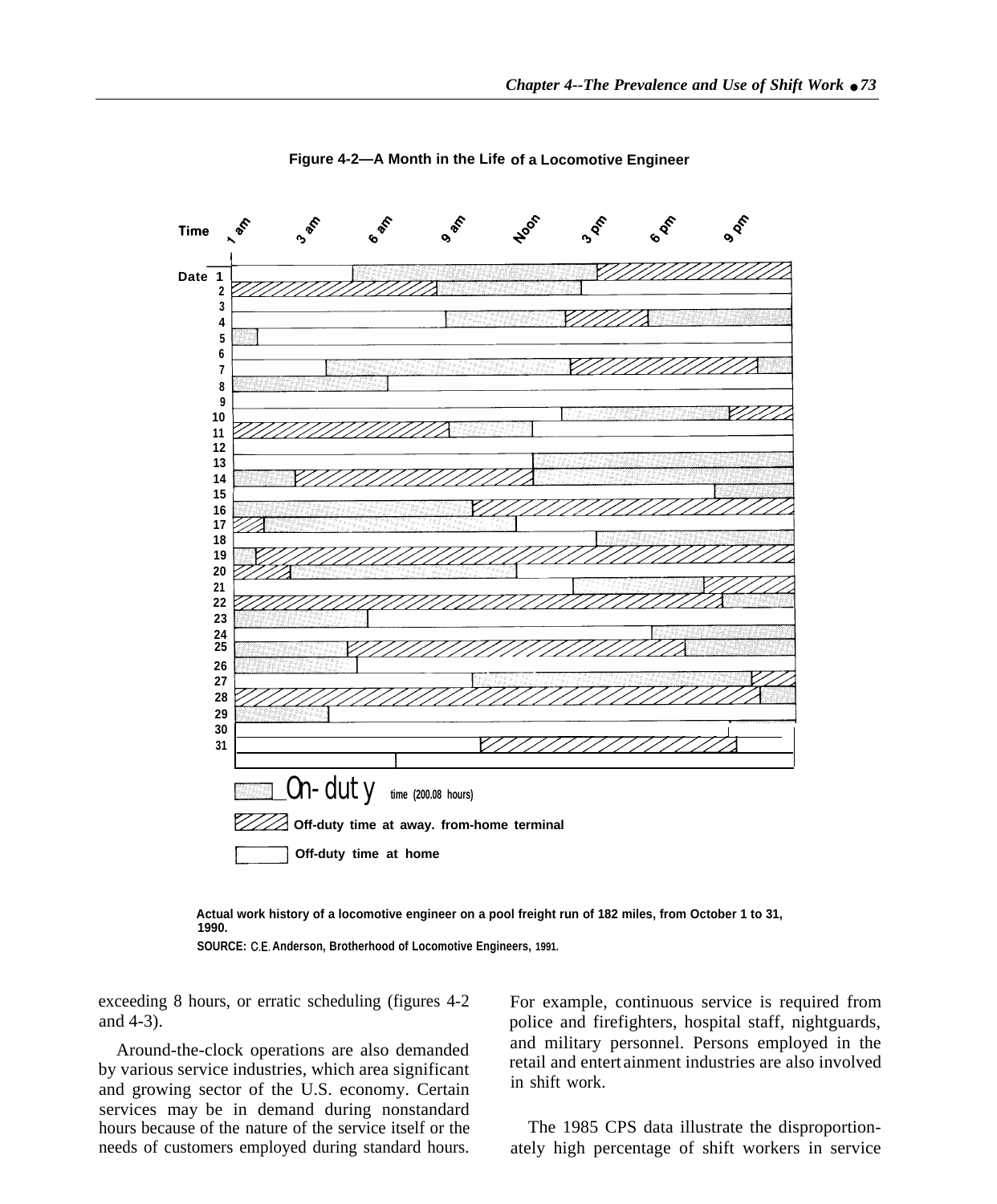|                                                                     | Total workers<br>employed | <b>Standard</b><br>work schedule |                      | Shift work (percent) |                       |              |
|---------------------------------------------------------------------|---------------------------|----------------------------------|----------------------|----------------------|-----------------------|--------------|
| Occupation or industry                                              | (thousands)               | (percent)                        | <b>Evening shift</b> | <b>Night shift</b>   | <b>Rotating shift</b> | Total        |
|                                                                     |                           |                                  |                      |                      |                       |              |
| <i>Occupation</i><br><b>Managerial and professional</b>             |                           |                                  |                      |                      |                       |              |
|                                                                     | 18,944                    | 91.4                             | 2.0                  | 1.2                  | 2.7                   | 8.6          |
| Executive, administrative,                                          |                           |                                  |                      |                      |                       |              |
| and managerial $\ldots \ldots \ldots \ldots$                        | 9,079                     | 92.6                             | 1.8                  | 0.8                  | 2.6                   | 7.4          |
| Professional specialty.                                             | 9,866                     | 90.3                             | 2.3                  | 1.5                  | 2.8                   | 9.7          |
| <b>Health-diagnosing</b>                                            |                           |                                  |                      |                      |                       |              |
| occupations<br>Health assessment and                                | 212                       | 77.6                             | 1.7                  |                      | 13.6                  | 22.4         |
| treating occupations.<br>Technical, sales, and administrative       | 1,257                     | 68.7                             | 8.3                  | 8.3                  | 12.1                  | 31.3         |
|                                                                     | 21,961                    | 88.3                             | 4.2                  | 2.1                  | 3.5                   | 11.7         |
| Technicians and related support<br>Health technologists and         | 2,548                     | 84.5                             | 6.5                  | 3.3                  | 4.6                   | 15.5         |
| technicians                                                         | 761                       | 70.1                             | 12.5                 | 9.0                  | 7.6                   | 29.9         |
| Sales occupations                                                   | 6,730                     | 82.8                             | 4.1                  | 2.2                  | 6.9                   | 17.2         |
| Supervisors<br>Salesworkers, retail and                             | 1,957                     | 84.0                             | 2.8                  | 2.1                  | 7.4                   | 16.0         |
| personal services<br>Administrative support, including              | 2,400                     | 72.3                             | 8.3                  | 3.6                  | 11.5                  | 27.7         |
| <b>Computer equipment</b>                                           | 12,684                    | 92.0                             | 3.7                  | 1.7                  | 1.6                   | 8.0          |
| operators                                                           | 673                       | 81.2                             | 11.0                 | 2.7                  | 4.1                   | 18.8         |
| Mail and message distributing                                       | 613                       | 76.2                             | 12.7                 | 9.1                  | 0.4                   | 23.8         |
| Service occupations                                                 | 7,268                     | 61.6                             | 16.9                 | 6.1                  | 8.7                   | 38.4         |
| Private household<br>Protective service                             | 275                       | 83.0                             | 7.3                  | 1.9                  |                       | 17.0         |
| Service, except private                                             | 1,286                     | 39.2                             | 19.8                 | 7.2                  | 23.8                  | 60.8         |
| household and protective                                            | 5,707                     | 65.6                             | 16.7                 | 6.1                  | 5.7                   | 34.4         |
| Food service<br>Health service                                      | 2,194                     | 56.9                             | 21.2                 | 5.3                  | 8.2                   | 43.1         |
| <b>Cleaning and building</b>                                        | 1,076                     | 63.9                             | 14.8                 | 10.3                 | 6.8                   | 36.1         |
| service                                                             | 1,719                     | 74.4                             | 16.1                 | 5.4                  | 1.7                   | 25.6         |
| Personal service                                                    | 718                       | 73.9                             | 7.5                  | 3.7                  | 6.2                   | 26.1         |
| Precision production, craft,                                        |                           |                                  |                      |                      |                       |              |
| and repair                                                          | 10,477                    | 87.0                             | 6.3                  | 2.2                  | 3.7                   | 13.0         |
| Mechanics and repairers                                             | 3,582                     | 87.3                             | 6.0                  | 2.3                  | 3.6                   | 12.7         |
| Construction trades                                                 | 3,282                     | 94.1                             | 3.4                  | 1.0                  | 1.2                   | 5.9          |
| Other precision production,                                         |                           |                                  |                      |                      |                       |              |
| $craft, and repair \ldots \ldots \ldots$<br>Operators, fabricators, | 3,614                     | 80.3                             | 9.3                  | 3.2                  | 6.1                   | 19.7         |
| and laborers                                                        | 13,326                    | 76.3                             | 10.5                 | 4.6                  | 6.2                   | 23.7         |
| Machine operators, assemblers,                                      |                           |                                  |                      |                      |                       |              |
| and inspectors<br>Transportation and material-                      | 6,748                     | 76.3                             | 13.2                 | 3.7                  | 6.2                   | 23.7         |
| moving occupations                                                  | 3,448                     | 73.8                             | 5.8                  | $6.0\,$              | 7.4                   | 26.2         |
| Motor vehicle operators                                             | 2,392                     | 74.5                             | 4.3                  | 6.9                  | 5.9                   | 25.5         |
| Handlers, equipment cleaners,                                       |                           |                                  |                      |                      |                       |              |
| helpers, and laborers                                               | 3,130                     | 78.9                             | 9.9                  | 5.2                  | 4.9                   | 21.1         |
| Farming, forestry, and fishing.                                     | 1,418                     | 89.9                             | 1.5                  | 1.4                  | 0.7                   | 10.1         |
| Industry                                                            |                           |                                  |                      |                      |                       |              |
| Private sector                                                      | 60,127                    | 83.5                             | 6.6                  | 2.9                  | 4.4                   | 16.5         |
| Goods-producing industries                                          | 24,626                    | 85.0                             | 7.4                  | 2.6                  | 3.9                   | 15.0         |
| Agriculture                                                         | 1,154                     | 89.4                             | 0.9                  | 2,2                  | 0.2                   | 10.6         |
| Mining                                                              | 885                       | 78.1                             | 6.0                  | 1.6                  | 12.1                  | 21.9         |
| Construction                                                        | 4,279                     | 97.5                             | 1.3                  | 0.4                  | 0.4                   | 2.5          |
| Manufacturing<br>Durable goods                                      | 18,309<br>11,277          | 82.1                             | 9.3<br>10.0          | 3.2<br>2.5           | 4.5<br>2.8            | 17.9<br>16.0 |
| Nondurable goods                                                    | 7,033                     | 84.0<br>79.1                     | 8.2                  | 4.4                  | 7.2                   | 20.9         |
| Service-producing industries                                        | 35,501                    | 82.4                             | 6.1                  | 3.0                  | 4.8                   | 17.6         |

# **Table 4-2-Shift Work in Various Employment Sectors**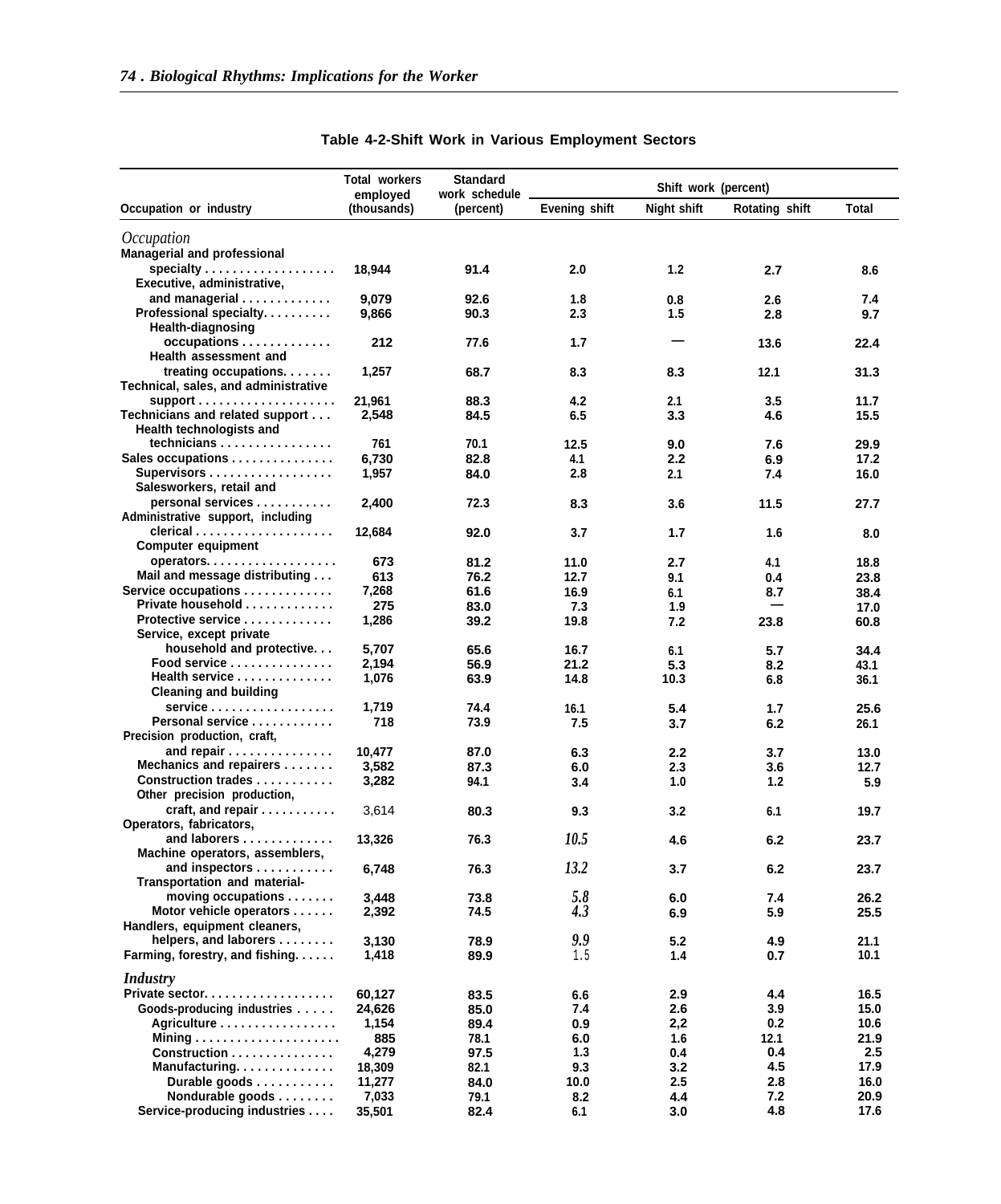|                                  | Total workers<br><b>Standard</b><br>work schedule<br>employed |           | Shift work (percent) |             |                       |       |
|----------------------------------|---------------------------------------------------------------|-----------|----------------------|-------------|-----------------------|-------|
| Occupation or industry           | (thousands)                                                   | (percent) | Evening shift        | Night shift | <b>Rotating shift</b> | Total |
| <b>Transportation and public</b> |                                                               |           |                      |             |                       |       |
|                                  | 4,958                                                         | 79.4      | 6.1                  | 3.5         | 6.4                   | 20.6  |
| Wholesale trade                  | 3.222                                                         | 91.9      | 2.9                  | 2.1         | 0.9                   | 8.1   |
| Retail trade                     | 9.111                                                         | 73.7      | 9.1                  | 3.7         | 8.6                   | 26.3  |
| Eating and drinking places       | 2,242                                                         | 52.4      | 21.0                 | 5.3         | 12.5                  | 47.6  |
| Finance, insurance, and          |                                                               |           |                      |             |                       |       |
| real estate                      | 5,003                                                         | 93.9      | 1.9                  | 1.0         | 1.1                   | 6.1   |
| Services                         | 13,207                                                        | 82.9      | 6.4                  | 3.3         | 3.9                   | 17.1  |
| Private household                | 345                                                           | 80.8      | 7.3                  | 1.5         | 0.7                   | 19.2  |
| Business and repair              | 3,242                                                         | 87.4      | 5.8                  | 2.4         | 3.1                   | 12.6  |
| Personal, except private         |                                                               |           |                      |             |                       |       |
| household                        | 1,379                                                         | 74.0      | 10.1                 | 3.8         | 6.6                   | 26.0  |
| Entertainment and recreation.    | 529                                                           | 66.6      | 13.8                 | 2.2         | 7.3                   | 33.4  |
| Professional services            | 7,682                                                         | 83.8      | 5.4                  | 3.7         | 3.6                   | 16.2  |
| Hospitals                        | 2.303                                                         | 73.0      | 10.5                 | 6.6         | 8.5                   | 27.0  |
| Public sector                    | 13,268                                                        | 87.2      | 4.6                  | 2.0         | 3.7                   | 12.8  |
| Federal Government               | 2,901                                                         | 86.2      | 6.1                  | 3.4         | 2.8                   | 13.8  |
| State government                 | 3.320                                                         | 88.2      | 4.3                  | 2.3         | 3.0                   | 11.8  |
| Local government                 | 7,047                                                         | 87.1      | 4.2                  | 1.3         | 4.5                   | 12.9  |

**SOURCE: E.F. Mellor, "Shift Work and Flexitime: How Prevalent Are They?" Month/y Labor Review 109:14-21, 1986.**



#### **Figure 4-3-Four Days With an International Flight Crew**

**International trip schedule for a single flight crew.**

**SOURCE: Courtesy B. Edmunds, Airline Pilots Association, 1991.**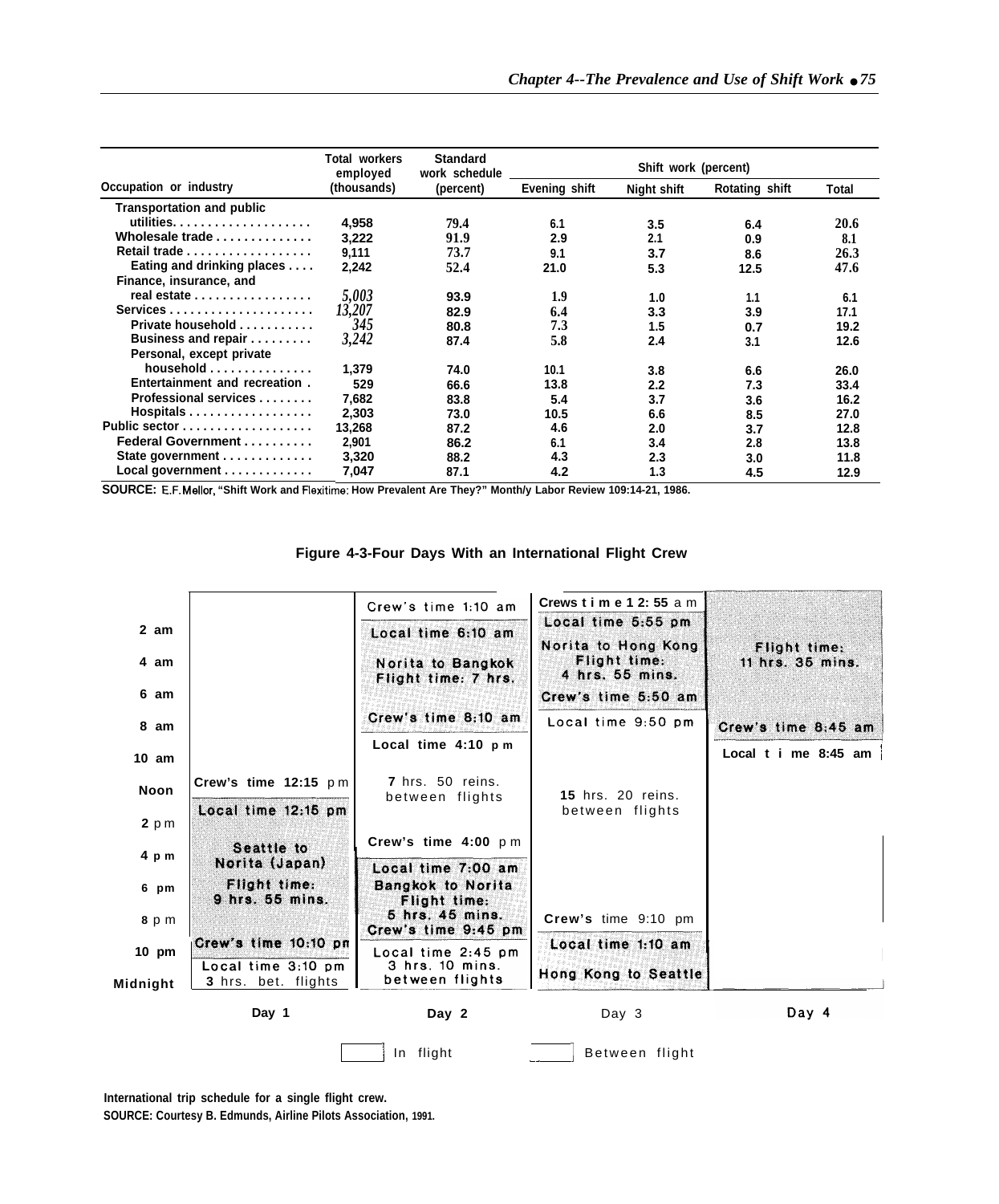occupations  $(8)$ . More than 38 percent of those employed full-time in service occupations are shift workers, compared to the average of 15.9 percent for all full-time employed persons. This prevalence of **shift** work in service occupations holds true among some professional groups; while only 9.7 percent of full-time professionals overall are shift workers, 22.4 percent of full-time professionals in health-diagnosing occupations (e.g., doctors and dentists) are shift workers, as are 31.3 percent of professionals in the health assessment and treatment occupations (e.g., registered nurses and therapists) (table 4-2).<sup>10</sup> Some subgroups among the service sector exhibit an extremely high prevalence of shift work. For example, 60.8 percent of full-time protective service workers (e.g., police and firefighters) are employed during nonstandard hours. Among persons employed in service-producing industries, those employed in eating and drinking places (47.6 percent) and in entertainment and recreation (33.4 percent) are especially likely to be shift workers.

Technological advances and the increased importance of global communication and interaction have become powerful incentives for the addition of a second and third shift. BLS reported that between 1978 and 1985, the number of clerical personnel working at night increased three times faster than the number of all other night workers (4). Night work among technical and professional office personnel increased 36 percent during this period. Competitive pressures, either to accelerate information processing and the services provided by these industries or to conduct business in different time zones, are important factors in the increased hours of work in the office environment. The high cost of office automation equipment and large computer centers may lead to an increase in the hours of operation in order to make the best use of the investment. Night hours may also be established to take advantage of less expensive and more readily available computer time from computer programming and data analysis services (10).

## *Who Are Shift Workers?*

**Shift** work may have different health and social **effects** on men as compared to women, single as compared to married persons, and parents as compared to nonparents. In fact, some of the advantages and problems associated with shift work have been attributed to marital and child-care responsibilities. This section presents demographic data on the prevalence of shift work among men, women, married persons, and persons with child-rearing responsibilities.

Analysis of data from the CPS supplements and other sources noted above yields an assessment of the personal characteristics of shift workers in relation to regular daytime workers (comparisons based on self-reporting of full-time wage and salary earners in 1985) (8) (table 4-3). Among full-time employed men, 27.4 percent between the ages of 16 and 19, compared to 14.6 percent age 45 and over, do not work a regular daytime schedule (8). Thus, younger men are more likely to work nonstandard schedules than older men. Also, single men are more likely to be shift workers than married men. Among fill-time employed single and married men, 21.1 and 16.5 percent, respectively, work nonstandard hours. Black men are more likely to work nonstandard hours: approximately 22.6 percent of full-time employed black men are shift workers, compared to 17.3 percent of white men. There is little difference in frequency of shift work between whites and persons of Hispanic origin. Although young, single, and black men are more likely to be shift workers, older, married, and white men, being the majority of full-time workers, form the majority of shift workers.

Gender differences in shift work prevalence depend on whether full-time or part-time work is considered. Considering only full-time wage and salary earners age 16 and over (based on selfreporting), the BLS reports that 17.8 percent of men and 13.0 percent of women are shift workers (8) (table 4-3). Since women are more likely than men to work part-time, gender differences are not substantial when all employed persons, part-time and full-time, are considered. As of May 1985 (based on actual work hours), 20.3 percent of men and 17.1 percent of women age 18 and over in nonagricultural occupations were shift workers (15). Men are more likely than women to work night, miscellaneous, and rotating shifts, whereas women are more likely than men to work the evening shift (14).

%Jote that the BLS reports this only for fnll-tirne **wage and salary earners, and it is based on the respondent's designation of the shift worked.** <sup>10</sup>Shift work prevalence and patterns in the health professions are considered in detail inch. 8.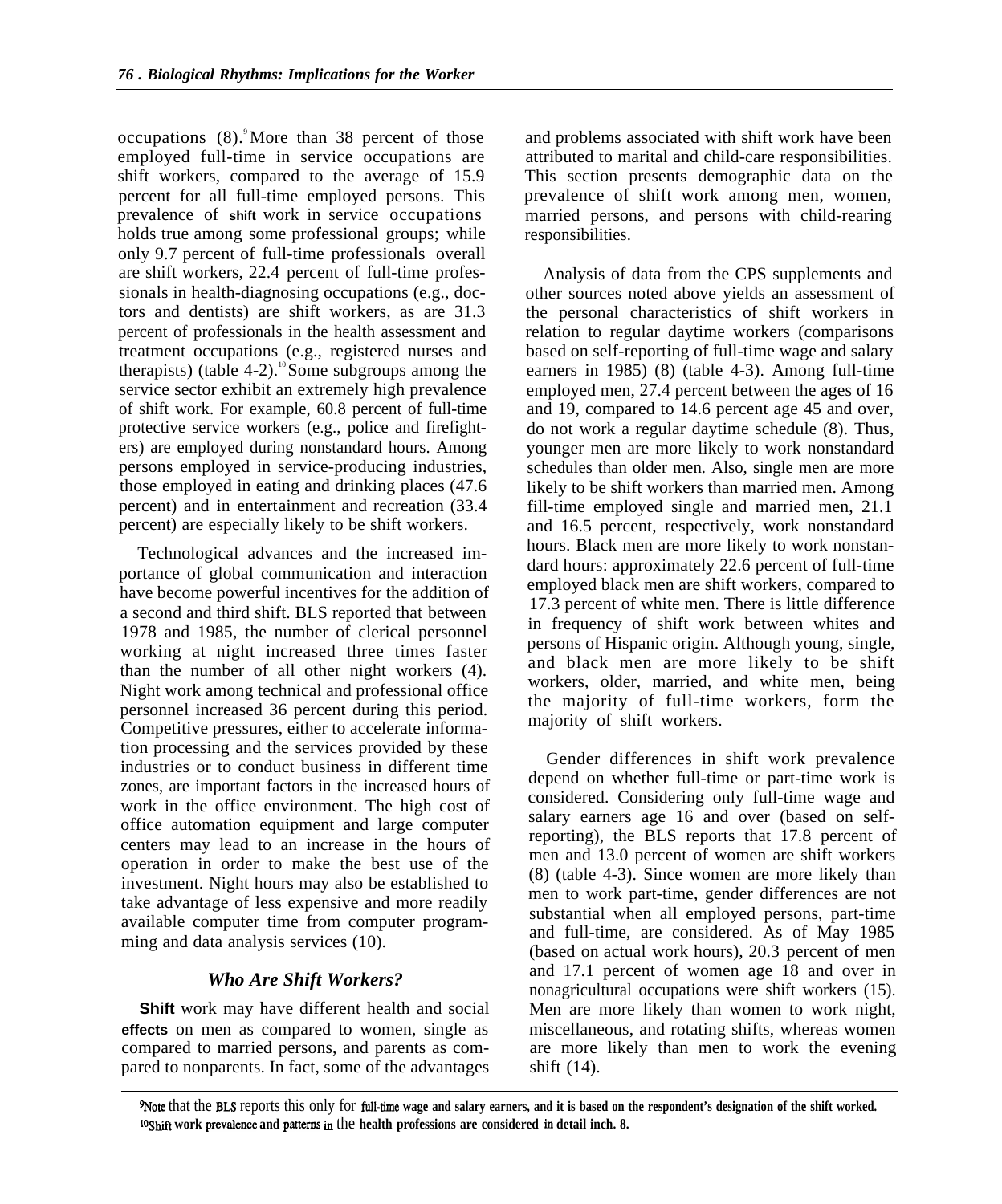|                                  | <b>Total workers</b><br>employed | <b>Standard</b><br>work schedule | Shift work (percent) |             |                |              |
|----------------------------------|----------------------------------|----------------------------------|----------------------|-------------|----------------|--------------|
| <b>Characteristic</b>            | (thousands)                      | (percent)                        | <b>Evening shift</b> | Night shift | Rotating shift | <b>Total</b> |
| Age                              |                                  |                                  |                      |             |                |              |
| Men, 16 years and over $\dots$ , | 43,779                           | 82.2                             | 6.8                  | 3.0         | 4.9            | 17.8         |
|                                  | 1,139                            | 72.6                             | 11.8                 | 4.7         | 7.0            | 27.4         |
|                                  | 5,567                            | 80.0                             | 8.5                  | 3.5         | 5.0            | <b>20.0</b>  |
|                                  | 14,281                           | 80.0                             | 7.8                  | 3.3         | 5.6            | <i>20.0</i>  |
|                                  | 10.630                           | 83.6                             | 5.7                  | 2.7         | 5.0            | 16.4         |
|                                  | 7.094                            | 85.4                             | 5.3                  | 2.7         | 3.9            | 14.6         |
|                                  | 4,594                            | 85.5                             | 5.6                  | 2.1         | 3.8            | 14.5         |
| 65 And over                      | 474                              | 85.4                             | 2.8                  | 2.5         | 4.0            | 14.6         |
| Women, 16 years And over         | 29.616                           | 87.0                             | 5.5                  | 2.3         | 3.3            | 13.0         |
|                                  | 777                              | 71.1                             | 12.8                 | 4.0         | 9.4            | 28.9         |
|                                  | 4,346                            | 84.0                             | 6.7                  | <b>2.0</b>  | 5.1            | 16.0         |
|                                  | 9,510                            | 87.5                             | 5.3                  | 2.2         | 3.3            | 12.5         |
|                                  | 7,080                            | 88.9                             | 4.8                  | 2.3         | 2.2            | 11.1         |
|                                  | 4,753                            | 88.4                             | 4.6                  | 2.2         | 2.8            | 11.6         |
|                                  | 2,838                            | 87.3                             | 5.3                  | 2.6         | 3.2            | 12.7         |
| 65 And over $\dots$              | 311                              | 85.8                             | 7.3                  | 3.8         |                | 14.2         |
| Total, 16 years and over         | 73,395                           | 84.1                             | 6.3                  | 2.7         | 4.3            | 15.9         |
| Race and Hispanic origin         |                                  |                                  |                      |             |                |              |
|                                  | 63,523                           | 84.7                             | 5.8                  | 2.6         | 4.3            | 15.3         |
|                                  | 38,588                           | 82.7                             | 6.3                  | 2.9         | 5.0            | 17.3         |
|                                  | 24,935                           | 87.8                             | 5.0                  | 2.1         | 3.3            | 12.3         |
|                                  | 7,847                            | 80.1                             | 9.8                  | 3.5         | 4.3            | 19.9         |
|                                  | 4,054                            | 77.4                             | 10.6                 | 3.7         | 5.3            | 22.6         |
|                                  | 3.793                            | 83.0                             | 8.9                  | 3.2         | 3.2            | 17.0         |
| Hispanic origin                  | 4,911                            | 84.6                             | 7.1                  | 2.5         | 3.3            | 15.4         |
|                                  | 3,184                            | 82.3                             | 7.7                  | 2.8         | 4.0            | 17.7         |
| Women                            | 1.727                            | 88.8                             | 5.8                  | 1.9         | 2.O            | 11.2         |
| Marital status                   |                                  |                                  |                      |             |                |              |
| Men                              |                                  |                                  |                      |             |                |              |
| Single, never married            | 9,703                            | 78.9                             | 9.3                  | 3.6         | 5.0            | 21.1         |
| Married, spouse present          | 29,666                           | 83.5                             | 5.7                  | 2.7         | 5.1            | 16.5         |
| Widowed, divorced,               |                                  |                                  |                      |             |                |              |
| or separated                     | 4,410                            | 80.4                             | 8.5                  | 3.6         | 4.0            | 19.6         |
| Women                            |                                  |                                  |                      |             |                |              |
| Single, never married            | 7,109                            | 83.6                             | 6.8                  | 2.3         | 5.2            | 16.4         |
| Married, spouse present          | 15,679                           | 89.9                             | 4.3                  | 1.9         | 2.3            | 10.1         |
| Widowed, divorced,               |                                  |                                  |                      |             |                |              |
| or separated                     | 6,828                            | 83.7                             | 7.0                  | 3.3         | 3.6            | 16.3         |

#### **Table 4-3--Demographic Profile of Shift Workers**

**SOURCE: E.F. MelloL ''ShiftWork and flexitime: How PrevalentAre They?'' hfonth/yLaborRetiewlO9fl4-2l ,1986.**

A detailed analysis of the job characteristics of female shift workers, based on the May 1985 CPS, included women age 18 and over employed in various occupations and industries, both fill- and part-time (15). It therefore focused on the seven occupations with the highest percentage of women working freed nights, namely (in rank order), registered nurses, nurses' aides, practical nurses, food preparation and service workers, textile operators, janitors, and cashiers. Over half (58.9 percent) the women who worked fixed nights were employed in these seven occupations, and close to half of them worked evenings (49.1 percent) or a rotating shift (42.lpercent). In contrast,only 14.8 percent of those

who worked freed days and 19.4 percent of those who worked a miscellaneous shift (more than 12 hours a day, including split shifts) were in these occupations. As for industry, 48.3 percent of all women who worked freed nights in 1985 were in medical services, compared to 18.0 percent who worked freed evenings, 20.5 percent who worked rotating shifts, 9.0 percent who worked miscellaneous shifts, and 11.2 percent who worked freed days. Among all employed women, 12.9 percent were in medical services, compared to 3.2 percent of all employed men.

Since the CPS **collects similar** data on all household members, it is possible to consider the work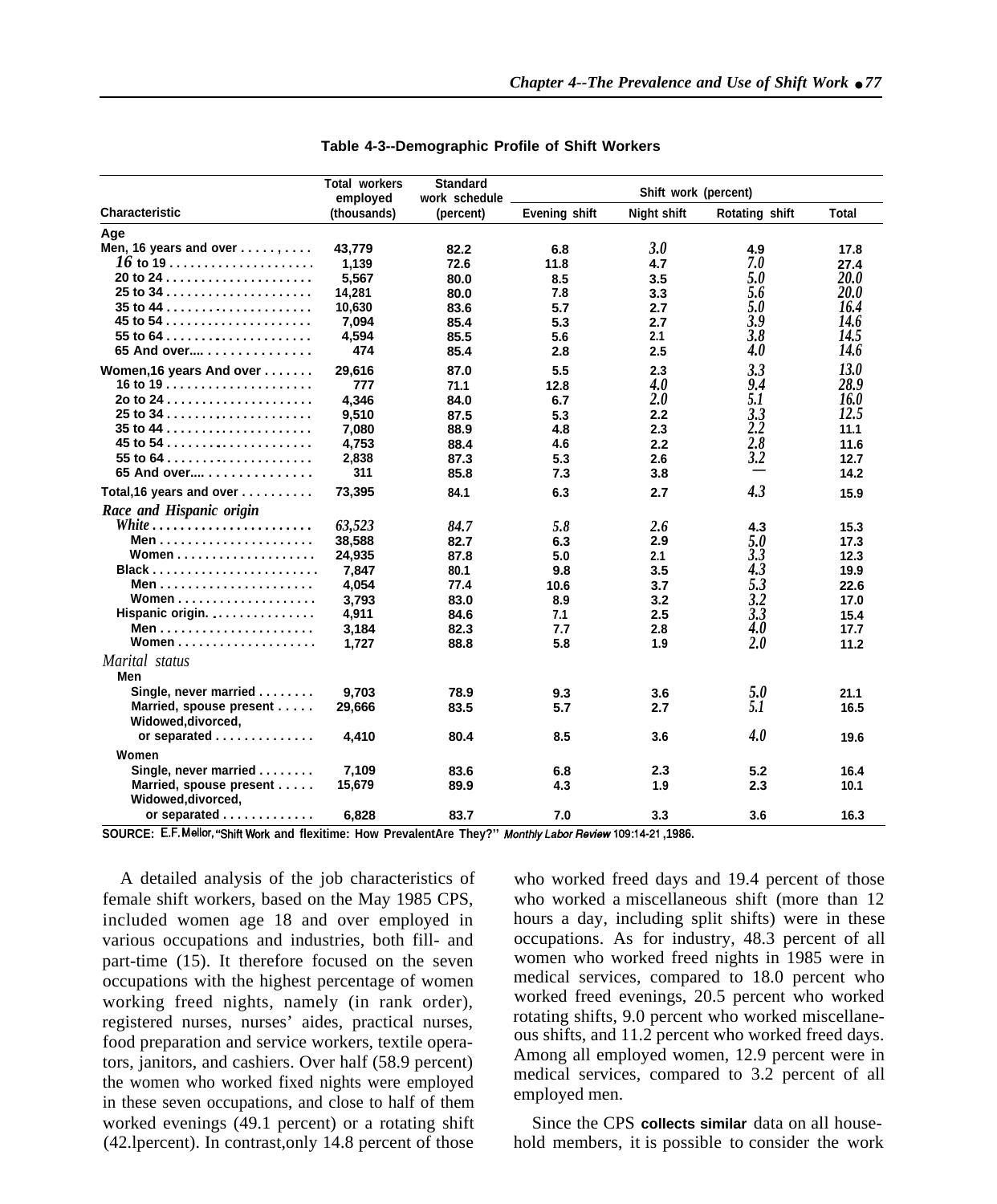schedules of husbands and wives jointly when both are employed (dual-earner couples). From the perspective of a couple, the prevalence of shift work is high. Based on the May 1980 CPS data, one-fourth of all dual-earner couples without children and one-third of all dual-earner couples with children included at least one spouse who did shift work (12). An analysis of the May 1985 data for dualearner couples with children showed a similar proportion (one-third) (16).

A study of full-time dual-earner couples, based on the May 1980 CPS, showed that although employed wives are more likely than employed husbands to be service workers, service work produces a higher likelihood of shift work among husbands (50.7 percent) than wives (30.3 percent) (12). Within service occupations, the highest prevalence of shift work for husbands was among protective service workers (66.0 percent); the highest prevalence for wives was in health service (36.7 percent).

Given that couples who are young and couples who have children are more likely to work nonstandard hours, it is not surprising to find a remarkably high prevalence of shift work among young dualearner parents with children under age 5. It is estimated that about 50 percent of all young couples with children under the age of 5 in the United States include at least one spouse who works nonstandard hours (13). This estimate is based on an analysis of the parents in the National Longitudinal Study, Youth Cohort, as of 1984, when they were age 19 to 26. Among those employed full-time, mothers were about as likely as fathers to work nonstandard shifts (29.0 and 30.2 percent, respectively), but there were differences in the type of shift: fathers were more likely than mothers to work freed nondays (19.1 percent and 14.8 percent, respectively), and mothers were more likely than fathers to work a rotating schedule (14.2 percent and 11.1 percent, respectively). Over one-fourth of all part-time employed mothers in this sample (26.9 percent) were on rotating schedules, and an additional 14.7 percent were freed nonday workers; accordingly, about two-fifths of part-time employed mothers were nonday workers.

An analysis of shift work among women age 18 to 44 with pre-school age children, based on the June 1982 CPS, showed that the prevalence of shift work was considerably higher among unmarried than married mothers (11). Thus, among persons with children, it is both young dual-earner parents and unmarried employed mothers who are especially likely to be working nonday hours. Whether these particular subgroups are increasing is unknown.

# **WHY DO EMPLOYEES PERFORM SHIFT WORK?**

**The** previous discussion provides evidence that shift work has a broad demographic sweep, including people of differing age, gender, marital status, and type of employment. The diversity of individuals working nonstandard schedules suggests that the motivation, concerns, and needs of these workers are not uniform. In the following section, the reasons individuals give for working nonstandard schedules are discussed.

Why do employees perform shift work? Some workers prefer nonday work. A survey of workers from four plants found that most of the permanent night shift workers prefer to work that shift (22). Data from the May 1985 CPS, however, suggest that many individuals do not prefer shift work. Respondents were asked their main reason for working a nonday shift. Answers were coded into subsets of voluntary and involuntary reasons. Voluntary reasons included better child-care arrangements, better pay, better arrangements for care of other family members, and more time to attend school. Involuntary reasons included inability to get any other job and requirement of the job. The BLS reported that only 28 percent of persons not working a regular daytime schedule gave a voluntary reason (e.g., to accommodate child care); 72 percent gave involuntary reasons, and 90 percent of these said the schedule was a job requirement (8).

An analysis of fill-time, dual-earner couples in the May 1980 CPS also indicates that the type of employment is exceedingly important in determining an individual's schedule (12). In this study, occupational and industrial differences in shift work were more pronounced than personal characteristics such as age, race, union membership, or multiple jobs.

A separate analysis of dual-earner couples with children considered the reasons why parents were working nonday schedules (16). It was found that fathers and mothers differ considerably in their main reasons for doing so. For only a small minority of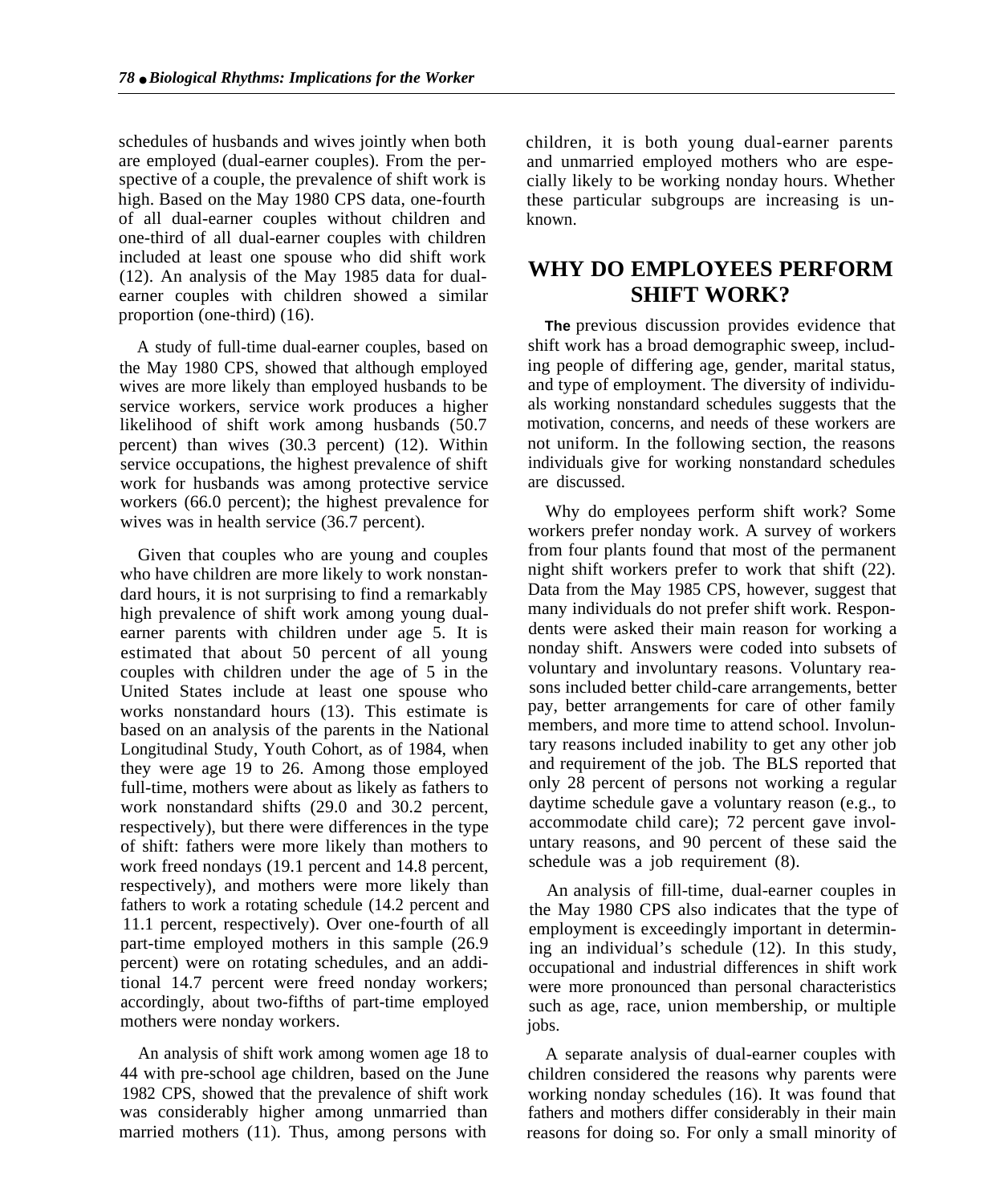fathers the primary reason for working nondays is child care (5.6 percent) or other family caregiving (2.5 percent), compared to close to a majority of mothers (34.3 percent for child care and 12.3 percent for other family caregiving). Better pay is not a common reason for either gender, although it is more relevant for fathers than mothers.

Among these dual-earner couples, the main reason for working nonstandard hours varies by type of shift as well as gender. Clearly, it is difficult to provide care to family members on a regular basis when one works a rotating shift. Thus, persons who work fixed nondays are more likely than persons on a rotating shift to do so primarily in order to care for children or other family members, including the elderly. As might be expected, the age of the youngest child is important: child care is most likely to be the reason for working nonday hours when employed wives have children under the age of 6 (41.9 percent) (16).

# **SHIFT WORK SCHEDULES**

While the traditional work schedule is typified by 40 hours of work during the daylight hours, an increasing variety of work schedules is in place in the United States (3,6,18). Shift work schedules involve working hours outside the standard workday (8 a.m. to 4 p.m.) (21). The Federal Government does not collect data characterizing specific shift work schedules employed by occupations and industries in the United States. Although the samples used in the national studies that ask scheduling questions are large, the actual number of shift workers in the samples is not sufficiently large to analyze the different types of schedules. Furthermore, private industry and labor representatives do not formally collect data concerning shift work and schedules (20). The dearth of information concerning shift work schedules has led researchers to conclude that:

. . . neither trade organizations nor labor unions maintain quantitative data on the type and distribution of shift work practices in their industries. Even where information on shift schedules was available, it was cumbersome and complex. . . . More comprehensive data were maintained by the Bureau of Labor Statistics (BLS) . . . although this information . . . is woefully inadequate for characterizing industries by types and distribution of shift systems (l).

Available information suggests that several hundred shift routines are in place in the United States (3,18). Several factors contribute to this variation. Schedules vary significantly among industries and occupations and according to the type of work performed. Since shift schedules are generally determined at individual work sites, diverse schedules are found even within a single industry, reflecting geographic and regional differences (table 4-4). Work schedules are also influenced by certain laws and regulations (see ch. 6). The Fair Labor Standards Act of 1938 established the standard 40-hour workweek that now covers nearly 60 percent of all wage and salary workers and is part of the social norm (18). Another standard has been derived from many Federal and State statutes, as well as union contracts: the 8-hour day. These legal standards bear particularly on schedules involving a compressed workweek (box 4-A), extended duty hours, and overtime (box 4-B). Tradition in a particular occupation or industry, labor costs, and availability of skilled labor also influence the type of shift system in place at a work site.

Research suggests that the most common shift schedule in the United States, especially in the manufacturing sector, involves working 5 days on a single shift, followed by 2 days off (2,7). Such a schedule can involve 8-or 12-hour shifts and 3 (day, evening, and night) or 2 (day and evening or day and night) shifts per day, which may be fixed, rotating, or a combination of the two (partially fixed). Shift work systems are also employed to cover 7 days a week of continuous operation, such as in the service sector or in continuous-process manufacturing. Again, the length of the scheduled workday may range from 8 to 12 hours. Shifts maybe fixed, partially fixed, or rotating. Shift rotation may be rapid (3 days) or long (4 weeks); it may proceed forward (day, evening, night) or backward (day, night, evening). Other types of shift scheduling exist, and these may be increasing in popularity. For example, the compressed workweek, in which employees work approximately 40 hours in fewer than 5 days, is common in certain employment sectors, and its use may be expanding (see box 4-A). Irregular scheduling, in which shifts are variable and erratic, is used in some employment sectors, including the transportation and manufacturing industries (figures 4-2 and 4-3). While data have not been collected to document this work practice, labor representatives have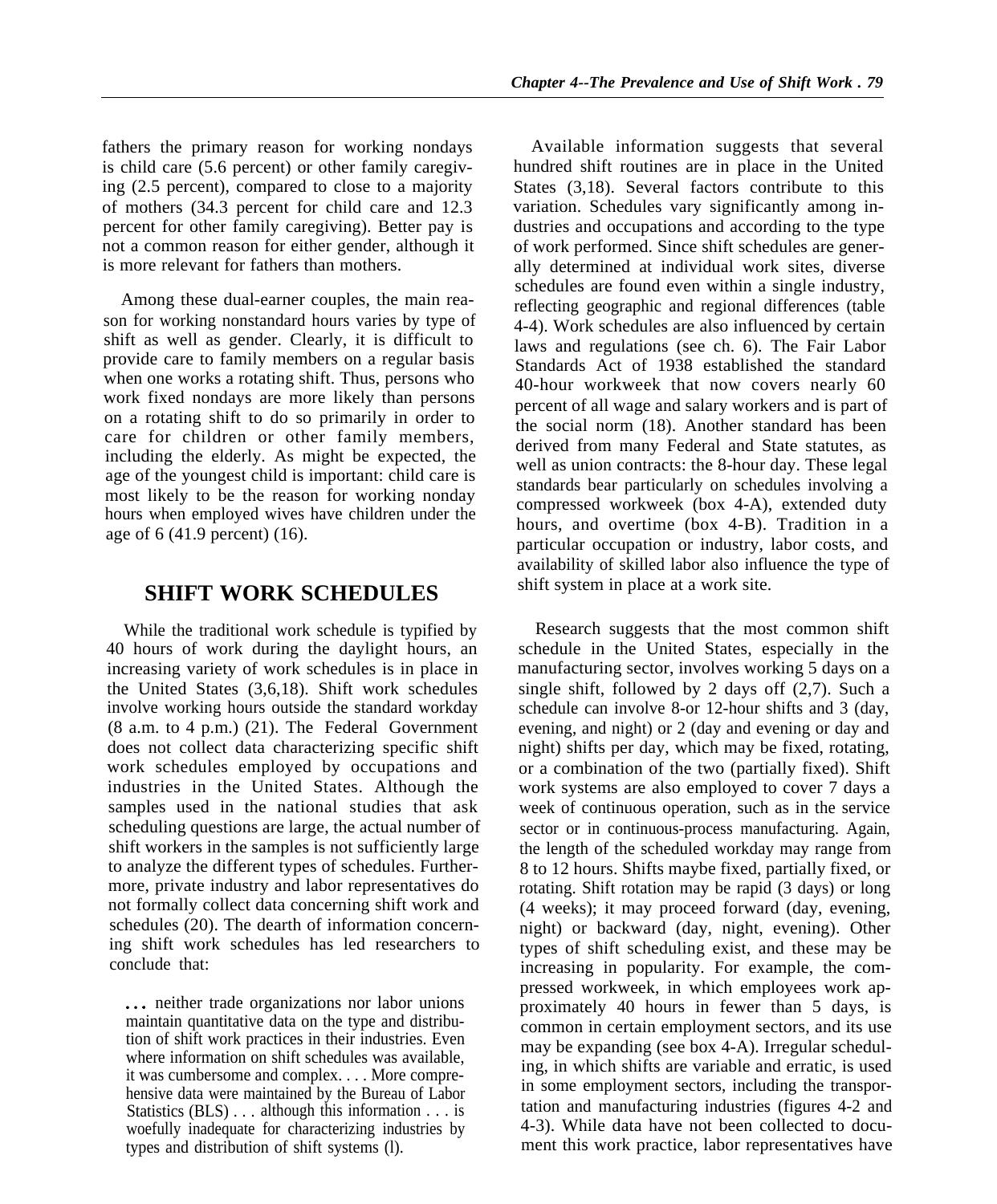|                                                                                |                                                                              | (week 5 is a repeat of week 1)                                | 5-week rotational 8-hour shift schedule: Cosmopolis, WA--pulp/paper mill             |                                                                  |
|--------------------------------------------------------------------------------|------------------------------------------------------------------------------|---------------------------------------------------------------|--------------------------------------------------------------------------------------|------------------------------------------------------------------|
| <b>Shift</b>                                                                   | Time                                                                         |                                                               |                                                                                      |                                                                  |
| Day<br><b>Evening</b><br><b>Night</b>                                          | 7:30 a.m. to 3:30 p.m.<br>3:30 p.m. to11 :30 p.m.<br>11:30 p.m. to 7:30 a.m. |                                                               | Letters A through D represent groups of workers.                                     |                                                                  |
|                                                                                | Week 1<br><b>MTWTFSS</b>                                                     | Week 2<br><b>MTWTFSS</b>                                      | Week 3<br><b>MTWTFSS</b>                                                             | Week 4<br><b>MTWTTSS</b>                                         |
| Day<br>Evening<br>Night $\ldots \ldots \ldots$<br>Off                          | <b>DDDDDAA</b><br><b>BBCCCCC</b><br>AAAABBB<br>CCBBADD                       | <b>AAAAABB</b><br>CCDDDDD<br><b>BBBBCCC</b><br><b>DDCCBAA</b> | <b>BBBBBCC</b><br>DDAAAAA<br>CCCCD<br>D D<br>AADDCBB                                 | C C C C D D<br>AABBBBB<br><b>DDDAAA</b><br>D<br><b>BBAADCC</b>   |
| Shift                                                                          | Time                                                                         | (employees do not rotate-week 5 ls a repeat of week 1)        | Fixed-shift 8-hour schedule: operate 7days/week: Adel, GA—panel mill                 |                                                                  |
| $D = Day$<br>$E = E$ vening<br>$N =$ Night<br>$R =$ Relief worker<br>$O = Off$ | 7 a.m. to 3 p.m.<br>3 p.m. to 11 p.m.<br>11 p.m. to 7 a.m.                   |                                                               |                                                                                      |                                                                  |
|                                                                                | Week 1<br><b>MTWTFSS</b>                                                     | Week 2<br><b>MTWTFSS</b>                                      | Week 3<br><b>MTWTFSS</b>                                                             | Week 4<br><b>MTWTTSS</b>                                         |
| Day<br>Evening $\dots\dots\dots$<br>Night $\dots\dots\dots\dots$<br>Relief     | D O<br>OD.<br>D D<br>D<br>OEEEEEE<br><b>NNNNNOO</b><br><b>RRROORR</b>        | <b>D D D O O D D</b><br>EOOEEEE<br>ONNNNNO<br><b>RRRRROO</b>  | ם ם ם ם ם<br>$\circ$ $\circ$<br>EEOOEE<br>Е<br><b>NOONNNN</b><br><b>RRRRRR</b><br>O. | D D<br>0 D D D<br>EEEEOO<br>Е<br><b>NNNOONN</b><br>R O O R R R R |

#### **Table 4-4-Three Mills and Their Schedules**

**5-week rotational 12-hour shift schedule: Valliant, OK—pulp/paper mill (week 5 is a repeat of week 1)**

| Shift                 | Time                                 |                                                  |                |                |
|-----------------------|--------------------------------------|--------------------------------------------------|----------------|----------------|
| Day<br>Night          | 7 a.m. to 7 p.m.<br>7 p.m. to 7 a.m. | Letters A through D represent groups of workers. |                |                |
|                       | Week 1                               | Week 2                                           | Week 3         | Week 4         |
|                       | <b>MTWTFSS</b>                       | <b>MTWTFSS</b>                                   | <b>MTWTFSS</b> | <b>MTWTTSS</b> |
| Day  D D D D B B B    |                                      | AAAACCC                                          | <b>BBBBDDD</b> | CCCCAAA        |
| Night $B$ A A A C C C |                                      | <b>CBBBDDD</b>                                   | DCCCAAA        | A D D D B B B  |
| Off CCCCDDD           |                                      | D D D D A A A                                    | AAAABBB        | <b>BBBBCCC</b> |
| Off A B B B A A A     |                                      | <b>BCCCBBB</b>                                   | <b>CDDDCCC</b> | <b>DAAADDD</b> |

**SOURCE: M. Waters, Weyerhaeuser Co., Tacoma, WA, 1990.**

indicated **to the** Office of Technology Assessment (OTA) their concern about its increasing use (23).

How specific shift work schedules are selected at individual work sites in the United States has not been carefully documented. Schedules may be dictated by management or, more commonly, derived from discussion between management and unionized or nonunionized employees. Clearly, the absence of information concerning specific shift work systems and how they are derived handicaps the study of the health, performance, and social effects of shift work, as well as the derivation of sound shift work policies.

# **SUMMARY AND CONCLUSIONS**

Shift work, **a** required dimension of work in any industrially developed country, encompasses **a** wide range of nonstandard work schedules, including evening work, night work, split or extended **shifts,** and rotating shifts. While national data indicate that shift work is prevalent, there are large gaps in these data. OTA finds that the Federal Government's collection of data pertaining to the prevalence and use of shift work has not been consistent.

The most recent and comprehensive data, collected by the BLS in 1985, indicate that one out of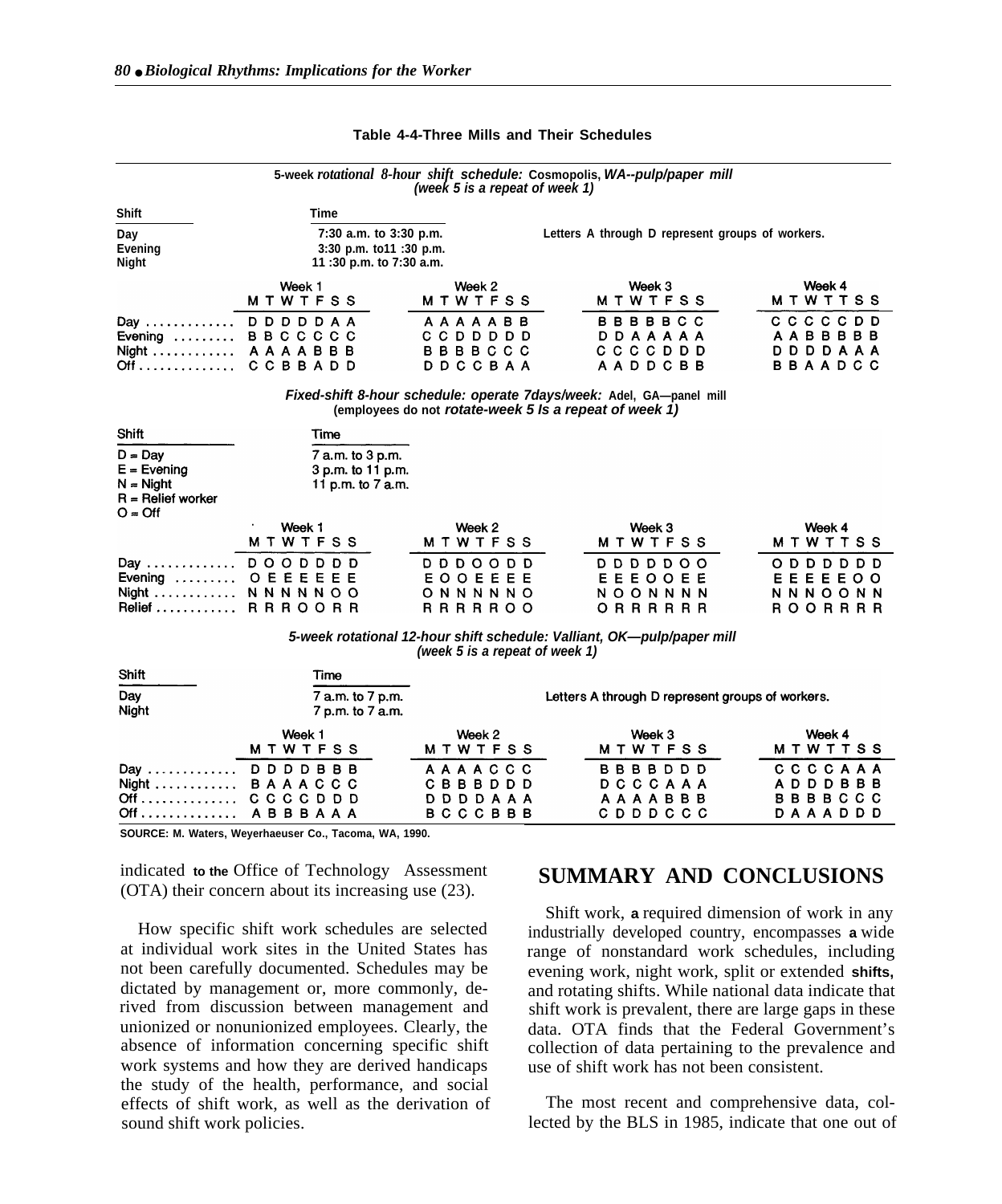## *Box 4-A—The Compressed Workweek*

*The* compressed workweek (CWW) refers to a schedule in which employees work approximately 40 hours in fewer than 5 days. A variety of schedules, with a variety of rationales, can be said to constitute a CWW. Typically, work is performed 10 or 12 hours per day, 3 or 4 days per week, and 3 or 4 days per week are free. Other possibilities include along break schedule; for example, a schedule of 12-hour shifts may employ a sequence of 4 days on duty, 7 days off duty, 4 days on, 3 days off, 3 days on, 1 day off, 3 days on, and 3 days off. As with all types of shift work, national data on the prevalence of specific CWW schedules are not available.

The CWW with 12-hour shifts appears to be common in the chemical industry (including petrochemical), the petroleum industry, offshore oil rigs, and ministeel industries. Other types of employment that could adopt the CWW include the paper industry, other manufacturing processes, utility industries (including nuclear powerplants), nursing and other health fields, clerical work, administrative work, technical maintenance, and computer operations.

Information derived from management and employee comments, limited psychological testing, and performance and safety records has highlighted some of the advantages and disadvantages of the CWW (table 4-5). In general, the CWW appears **to** increase worker satisfaction because it allows more days and weekends off. For example, in one plant, conversion to a CWW schedule with 12-hour shifts reduced the number of days on the job each year from 273 to 182. Also, when the CWW has 12-hour rotating shifts, fewer consecutive days are spent on the night shift and there is more time to recuperate than with 8-how shifts 5 days a week. This may lessen the fatigue associated with rotating shifts and night work (see ch. 5). While more days off may improve employee satisfaction, concerns about increased moonlighting have been voiced and have been documented in one case. In general, however, studies have failed to document an increase in moonlighting.

Data have suggested that not all employees endorse the CWW. Family responsibilities and previous work experience appear to influence preference for the CWW (see figure 4-4). One study estimated that 28 percent of work sites adopting a CWW will revert to the standard 8-hour day, 5-day week schedule. A few studies have indicated that women, especially those with young children, and older employees maybe less satisfied with a CWW,

The use of the CWW; especially with two 12-hour shifts replacing three 8-hour shifts, may be more cost-effective for employers, since the number of shift changes is decreased (shift changes are the least productive time in an operation). Absenteeism also appears to be diminished when the CWW is adopted. Replacement of absent employees, however, may be more difficult with this schedule, since one common way of replacing an absent employee is holding over another from a previous shift, which is ill-advised for shifts of 12 hours.

Concerns over performance and safety have been voiced in relation **to** the CWW, although few studies have analyzed this issue (see ch. 5). It has been suggested that fewer errors and accidents occur and productivity improves on CWW schedules. Other studies suggest that a 12-hour day, 4-day week produces more fatigue and poorer sleep and psychomotor performance than an 8-hour day, 5-day week.

Administrative problems may arise from the use of the 12-hour shift and the CWW. Since laws and regulations regarding hours of work are generally based on the 8-hour day and 40-hour workweek, computation of hourly wage and vacation time must be adjusted, Similarly, since exposure limits to noise, chemicals, and heat are generally based on the 8-hour day, they may need to be recalculated.

**Percent responding 100 80 60 40 20 0 8-hour 8- and 12- 12-hour shifts only hour shifts shifts only Experience with 8- and 12- hour shifts = Prefer 6 hours ~ Prefer 8 hours ~~ Prefer 10 hours m Prefer 12 hours**

#### **Figure 4-4--Shift Work History and Preference**

**Data drawn from a study of 2,115 hourly and salary workers employed at four industrial sites.**

**SOURCE: D. Tepas, "Condensed Working Hours: Questions and Issues,"** Stud/es in Industrial and Organizational Psychology. Shiftwork: **Healthf S/eepandPerformanca, vol. 9, G. Costa, G. Cesana, K. Kogi,et al. (eds.) (Frankfurt am Main: Verlag, Peter Lang, 1989).**



**SOURCE: Office of Technology Assessment 1991.**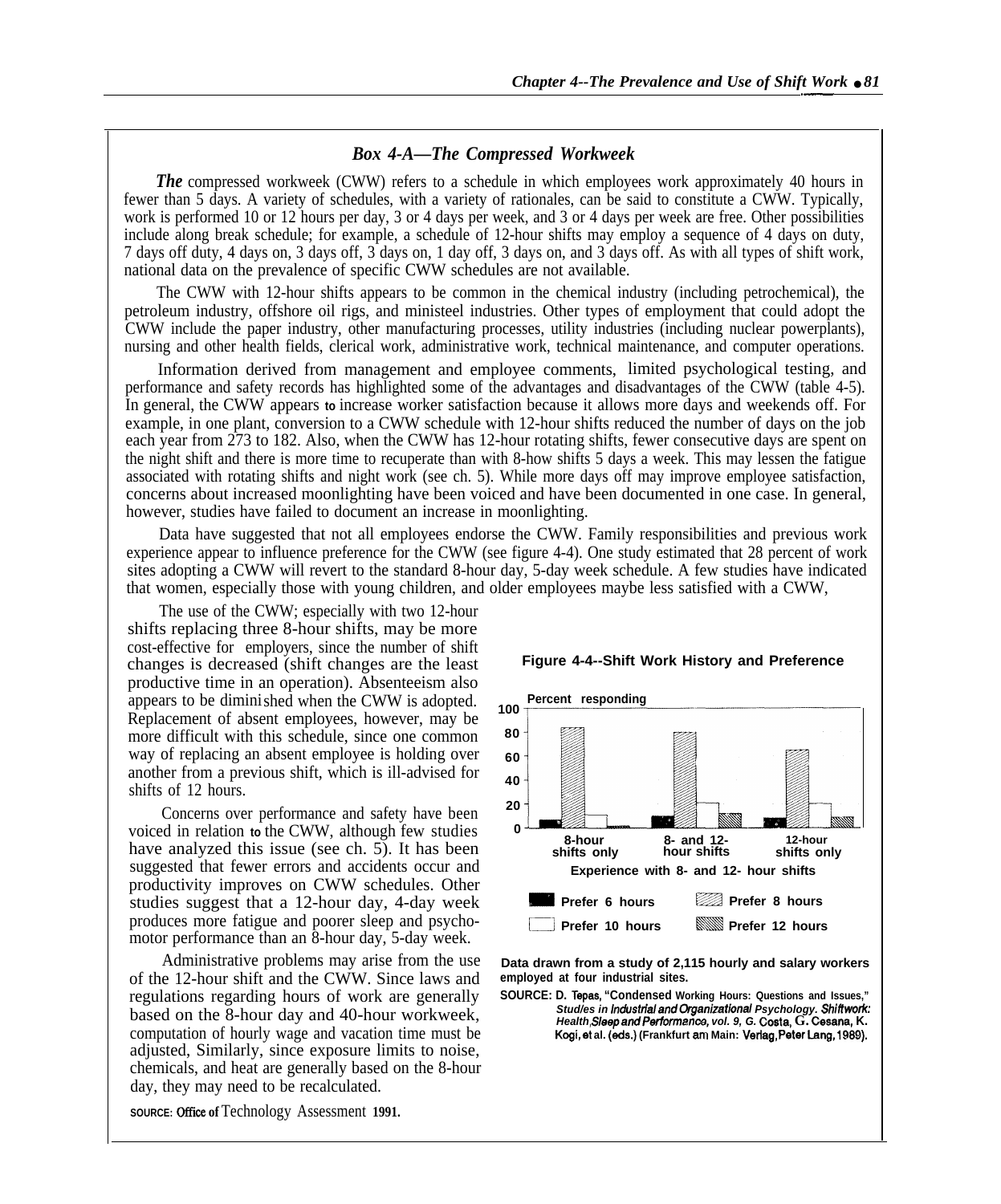| Factor                                                                                                    | Advantage | <b>Disadvantage</b> |
|-----------------------------------------------------------------------------------------------------------|-----------|---------------------|
| Most workers like it, which could result in:                                                              |           |                     |
| . Increased job satisfaction; less difficulty in recruiting new personnel                                 | x         |                     |
| . Improved employee morale                                                                                | x         |                     |
| . Decreased absenteeism due to proportionate loss of pay                                                  | Χ         |                     |
| • Sleep time more easily adjusted to two shifts instead of three shifts                                   | Χ         |                     |
| • Decreased attrition (decreased training cost, more experienced operators)                               | X         |                     |
| More days off and more consecutive days off                                                               |           |                     |
| • Workers like days off and weekends off (75 to 85 more days off)                                         | x         |                     |
| . There is more time with family, leisure time, time to conduct personal business                         | x         |                     |
| . Workers take less personal time off                                                                     | X         |                     |
| . Workers lose touch with operations                                                                      |           | $\times$            |
| • Workers might be tempted to moonlight, travel great distances, or engage in                             |           |                     |
| exhausting recreation on consecutive days off and return to work fatigued                                 |           | X                   |
| Shift turnovers reduced from 3 per day to 2 per day                                                       |           |                     |
| • Reduced number of communication errors during shift turnover                                            | Χ         |                     |
| • Improved continuity of operations                                                                       | X         |                     |
| • More chance that the crew that begins a maintenance job or begins an evolution will                     |           |                     |
| be the same crew that ends it. This contributes to quality work and job satisfaction.                     | X         |                     |
| • Reduction in commute time and commute cost by about one-third.                                          | X         |                     |
| Within any 1 day, 12 hours of work is more fatiguing than 8 hours of work                                 |           |                     |
| • Alertness and safety might decline                                                                      |           | Χ                   |
| • Because the day is longer, workers might work at a slower pace                                          |           | X                   |
| • Workers need more breaks                                                                                |           | X                   |
| . 8-hour night shifts are difficult; 12-hour night shifts are more difficult                              |           | X                   |
| $\bullet$ 12-hour shifts might be more difficult for older workers                                        |           | X                   |
| Over several consecutive days, 12 hours of work per day is more fatiguing than<br>8 hours of work per day |           |                     |
| . Less time for rest exists between consecutive workdays; fatique might accumulate                        |           | X                   |
| • Fewer consecutive workdays and more rest days will dissipate fatigue                                    | x         |                     |

| Table 4-5-Potential Advantages and Disadvantages of 12-Hour Schedules |  |  |  |  |  |
|-----------------------------------------------------------------------|--|--|--|--|--|
|-----------------------------------------------------------------------|--|--|--|--|--|

**SOURCE: Adapted from U.S. Nuclear Regulatory Commission, IWJREG/Ci?-4248 Recommendations for NRC Po/icy on Shift Schecfu/ing and Overtime at Nuc/ear Power Plants (Richland, WA: Pacific Northwest Laboratory, 1985).**

five full-time workers—approximately 20 million Americans-is a shift worker. Approximately 2.0 million individuals are night workers, and 3.1 million people work rotating shifts, which may involve night work. These individuals are most likely to be employed in capital-intensive manufacturing industries, transportation, and service industries.

**Shift** work is done by 17.8 percent of men and 13.0 percent of women employed full-time. Data indicate that young, single, and black men are more likely to be shift workers; however, older, married, and white men, being the majority of full-time workers form the majority of shift workers. While men are more likely than women to be shift workers, shift work is highly prevalent among women in some employment sectors, including nursing and health services. Data suggest that shift work affects many families, especially those with young children. It is estimated that 50 percent of all young, dual-earner couples with children under the age of 5

include at least one spouse who works nonstandard hours.

There are hundreds of different shift work schedules in place. However, data concerning the specific properties of shift work schedules, such as the involvement of night work, shift length, the number of consecutive days worked, and the use of rotating shifts, have not been collected by the Federal Government, labor representatives, or industry. The absence of such data severely handicaps the study of the health, performance, and social effects of shift work, as well as changes in trends concerning the use of shift work.

# **CHAPTER 4 REFERENCES**

- 1. Colligan, M.J., "Methodological and Practical Issues Related to Shift Work Research," *Journal of Occupational Medicine 22:163-166, 1980.*
- 2. Ergonomics Group, Eastman Kodak Co., *Ergonomic Design for People at Work,* vol. **2 (New** York, NY: Van Nostrand Reinhold, 1986).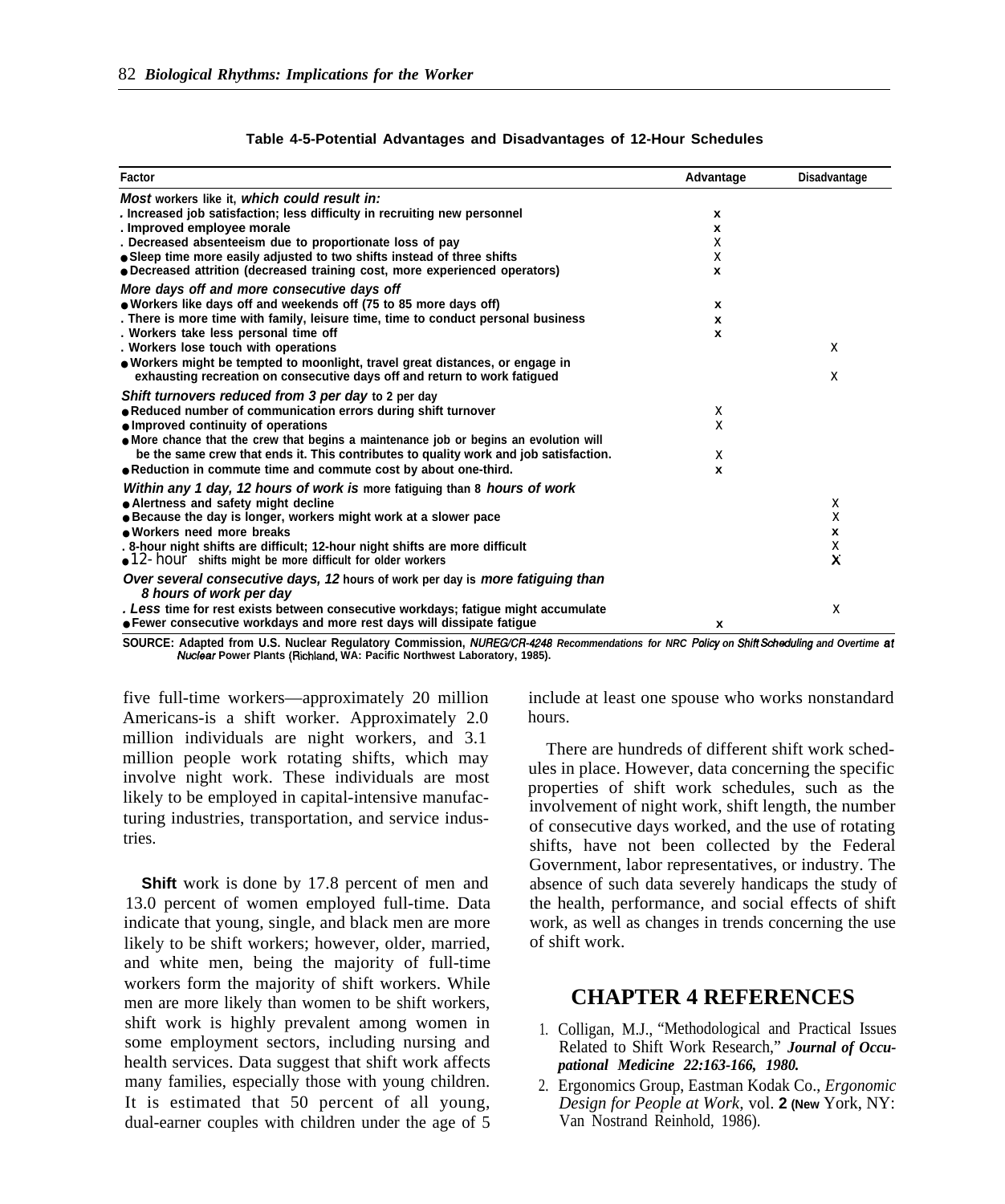## Box 4-1340 *Hours Plus: Overtime and Moonlighting*

*Overtime* and moonlighting have always played a significant role in American industry. As is the case with shift work, working extended hours at one or more jobs may raise performance and safety questions (see ch. 5).

The supplement to the May 1985 Current Population Survey (CPS) provides information on the prevalence and demography of overtime work. From these data, the BLS estimated that 21.4 million persons work more than 40 hours per week at one job. It was further estimated that 10.5 million Americans receive premium pay for overtime work usually at the rate of one-and-a-half times their normal pay. With few exceptions, individuals receiving premium pay for overtime worked more than 40 hours a week: further, they averaged 9.6 hours of overtime. Nearly two-thirds of these employees reported working 1 to 8 hours beyond 40 hours; 16 percent reported 16 hours or more beyond 40 hours.

Overtime compensation was more common in certain occupations, including precision production, craft and repair, and operators, fabricators, and laborers. These groups account for more than half of all workers receiving premium pay for overtime. Within industry groups, mining, manufacturing, transportation, public utilities, and construction most commonly receive premium overtime pay. Of the approximately 60 percent of employees not being compensated for work beyond 40 hours per week most were in managerial, professional, technical, sales, and administrative support jobs, which are outside the provisions of the Fair Labor Standards Act (see ch. 6).

Overtime may be used by employers to meet unexpected or excessive short-term demand, to fill in for absent workers, or, when used regularly, as a cost-saving device (i.e., it costs less to pay overtime premiums than to hire new workers, with their pensions, sick leave, and health insurance benefits). Data indicating the extent to which overtime work is voluntary or mandatory for employees are lacking.

A supplement to the May 1989 CPS survey addressed the issue of holding more than one job, or moonlighting. In this survey the CPS defined a moonlighter as an employed person who 1) had a wage- or salary-paying job with two employers or more, 2) was self-employed and also held a job paying a wage or salary, or 3) worked as an unpaid family worker on the primary job (the one at which the greatest number of hours are worked) and had a secondary job paying a wage or salary.

It was estimated that 7.2 million persons hold two or more jobs, which is a 52 percent increase from 1980. Among men, 4.1 million, most of them married, moonlight. Of men with more than one job, 82+8 percent hold one full-time job and one part-time job; 11.3 percent hold two part-time jobs; and 5.8 percent work two full-time jobs. On average, men holding two jobs work a total of 55.8 hours per week.

This survey indicated a sharp increase in the number of women working multiple jobs. Some 3,1 million women hold more than one job, averaging 47.1 hours of work per week. Women makeup 43 percent of all persons holding multiple jobs, in contrast to an estimated 15 percent in 1970. Among women who moonlight, 64 percent hold one full-time job and one part-time job; 33 percent hold two part-time jobs; and 2.9 percent hold two full-time jobs. Most women with more than one job were widowed, divorced, or separated.

Individuals work more than one job for various reasons. Among the reasons were the following: to meet regular expenses (35.5 percent); to pay off debts (8.9 percent); to save for the future (16.2 percent); and to gain experience in a different occupation (14.7 percent). The highest rates of moonlighting were found in public administration (8.8 percent), service industries (7.8 percent), educational services (11.1 percent), and male protective service workers (11.8 percent).

**SOURCES:** D.E. Carr, "Overtime Work: An Expaded View," **Monthly** *Labor Review 109:36-39, 1986;* J.F. Stinsoq Jr., "Multiple Job Holding Up Sharply in the 1980s," Monthly Labor Review 113:3-10, 1990.

- Overview of New Findings,' *Monthly Labor Review 109:3-6, 1986.*
- *4.* Hagen, R. P., "Why Not Add a Night Shift," *Administration Management, 47:32-33, 1986.*
- *5.* King, S. L., and Williams, H. B., "Shift Work Pay Differentials and practices in Manufacturing,' *Monthly Labor Review 108:26-33, 1985.*
- *6.* Kogi, K., "Introduction to the Problems of Shift Work," *Hours of Work: Temporal Factors* **in** *Work*

3. Flaim, P. O., "Work Schedules of Americans: An *Scheduling, S.* Folkard and T.H.. Monk (eds.) (New York, NY: John Wiley & Sons, 1985).

- 7. Kroemer, K. H. E., Kroemer, H. J., and Kroemer-Elbert, K. E., "Engineering Physiology: Basis of Human Factors/Ergonomics, " *Work Schedules and Body Rhythms,* 2d ed. (New "fork, NY: Van Nostrand Reinhold, 1990).
- 8. Mellor, E. F., "Shift Work and Flexitime: How Prevalent Are They?' *Monthly Labor Review 109:14- 21, 1986.*